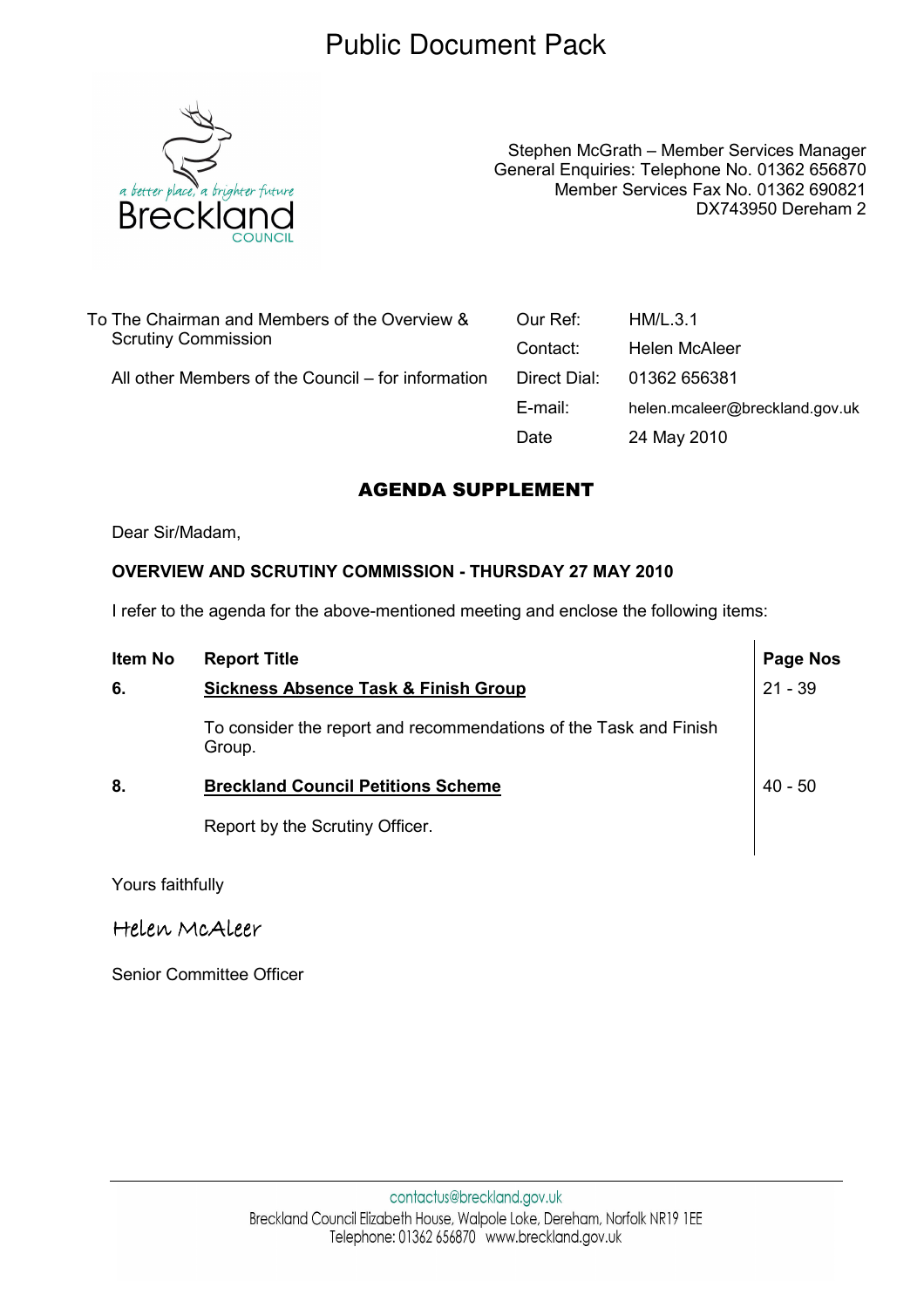### BRECKLAND COUNCIL

### OVERVIEW & SCRUTINY COMMISSION – 27 MAY 2010

### REPORT OF THE DIRECTOR OF ORGANISATION DEVELOPMENT (Author: Mark Broughton, Scrutiny Officer)

### OSC SICKNESS ABSENCE REVIEW TASK & FINISH GROUP

### 1. Purpose of Report

The report details the review of the Council's sickness absence policy and procedures undertaken by a task and finish group.

#### 2. Recommendation

The OSC is recommended to endorse the measures indicated in the Group's report.

Note: In preparing this report, due regard has been had to equality of opportunity, human rights, prevention of crime and disorder, environmental and risk management considerations as appropriate. Relevant officers have been consulted in relation to any legal, financial or human resources implications and comments received are reflected in the report.

#### 3. Information, Issues and Options

#### **Background**

3.1 The Overview & Scrutiny Commission agreed at a meeting in autumn 2009 to set up a task and finish group to examine and review the Council's Sickness Absence policy and procedures.

3.2. The Sickness Absence Task & Finish Group consisted of Councillors Shirley Matthews (Chairman), Diana Irving and Robin Goreham supported by Mark Broughton (Scrutiny Officer) officers from Human Resources and a representative from Unison. The Group met on four occasions: 2 October and 30 November 2009, 21 January and 4 March 2010.

3.3 At the outset a terms of reference and project plan were agreed by the Group. The terms of reference is shown as attached at Appendix 1

3.4 The Group based their review of sickness absence on an evidence based approach which sought to include comparative information from peers and examined the subject in the round.

#### Issues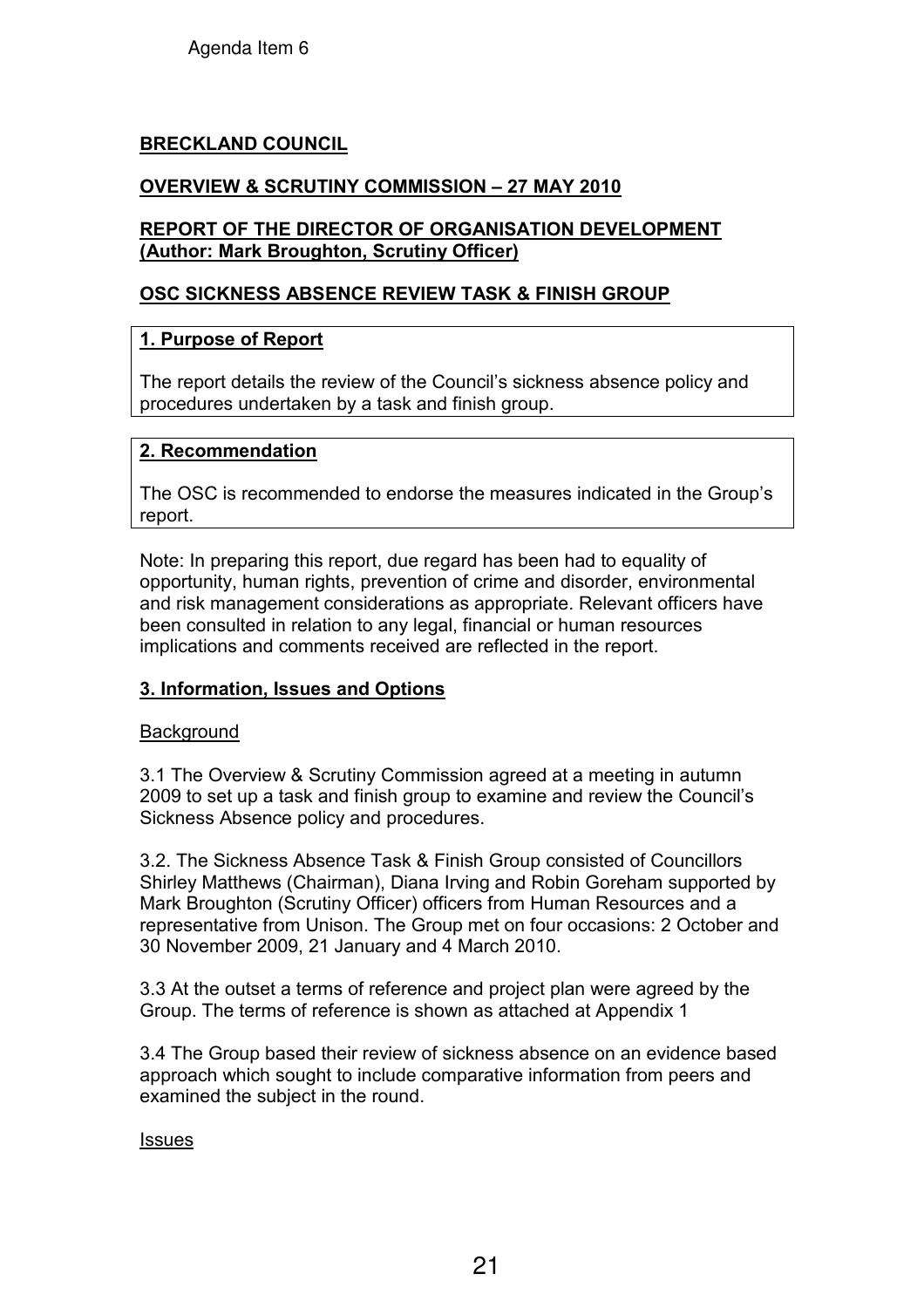3.5 The Group explored the matter in hand as per the agreed terms of reference and project plan. The Group's report is attached at Appendix 1.

### **Options**

3.6.1 To endorse the report and recommendations

3.6.2 To not endorse the report and recommendations

### 4. Risk and Financial Implications

4.1 None

### 5. Legal Implications

5.1 None

### 6. Other Implications

6.1 Equalities, S17 Crime and Disorder Act, S 40 Natural Environment & Rural Communities Act 2006, Human Rights, Other: None

### 7. Alignment to Council Priorities

7.1 Entrepreneurial Council 7.2 Your Council, Your Services

### 8. Ward/Community Affected

8.1 All

### Lead Contact Officer:

Mark Broughton – Scrutiny Officer E-mail: mark.broughton@breckland.gov.uk

### Appendices to this report:

Appendix 1: Report of the Sickness Absence Task and Finish Group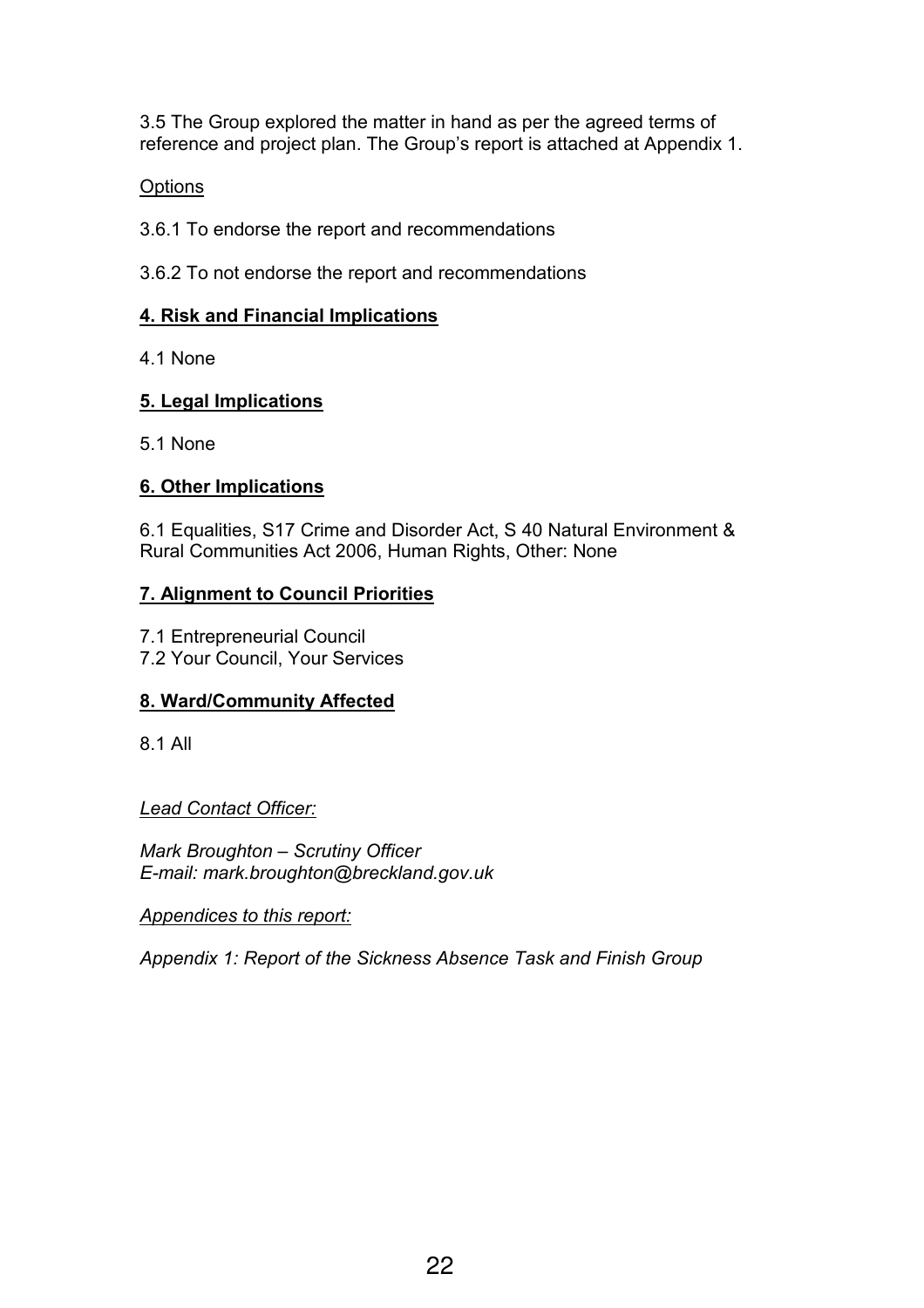Appendix 1

### OVERVIEW & SCRUTINY COMMISSION

### SICKNESS ABSENCE TASK & FINISH GROUP

### REPORT

### MAY 2010

#### Introduction

1. The Overview & Scrutiny Commission agreed at its meeting on 23 July 2009 to set up a task and finish group to examine and review the Council's Sickness Absence policy.

2. The Sickness Absence Task & Finish Group consisted of Councillors Shirley Matthews (Chairman), Diana Irving and Robin Goreham supported by Mark Broughton (Scrutiny Officer) officers from Human Resources (Karen Hitchcock and Lucy Powles) and a representative from Unison (Zandra Waterford). The Group met on four occasions: 2 October and 30 November 2009, 21 January and 4 March 2010.

3. At the outset a terms of reference and project plan were agreed by the Group. The terms of reference are as follows

The Group will:

- Review sickness absence at Breckland Council by examining the issues affecting sickness absences and the steps being taken to address them and reduce overall absence rates.
- Seek to identify the underlying reasons behind long term sickness absence and suggest ways to combat or mitigate this
- Examine what measures the Council is taking to deal with employee stress related absence (where workplace related)
- Request and consider relevant data, policies and procedures from comparator employers in order to benchmark and target set for the future.

Ascertain the views of stakeholders such as the Portfolio Holder, Human Resources manager and Unison as to the effectiveness of the present policy and procedures and with a view as to how they could be improved.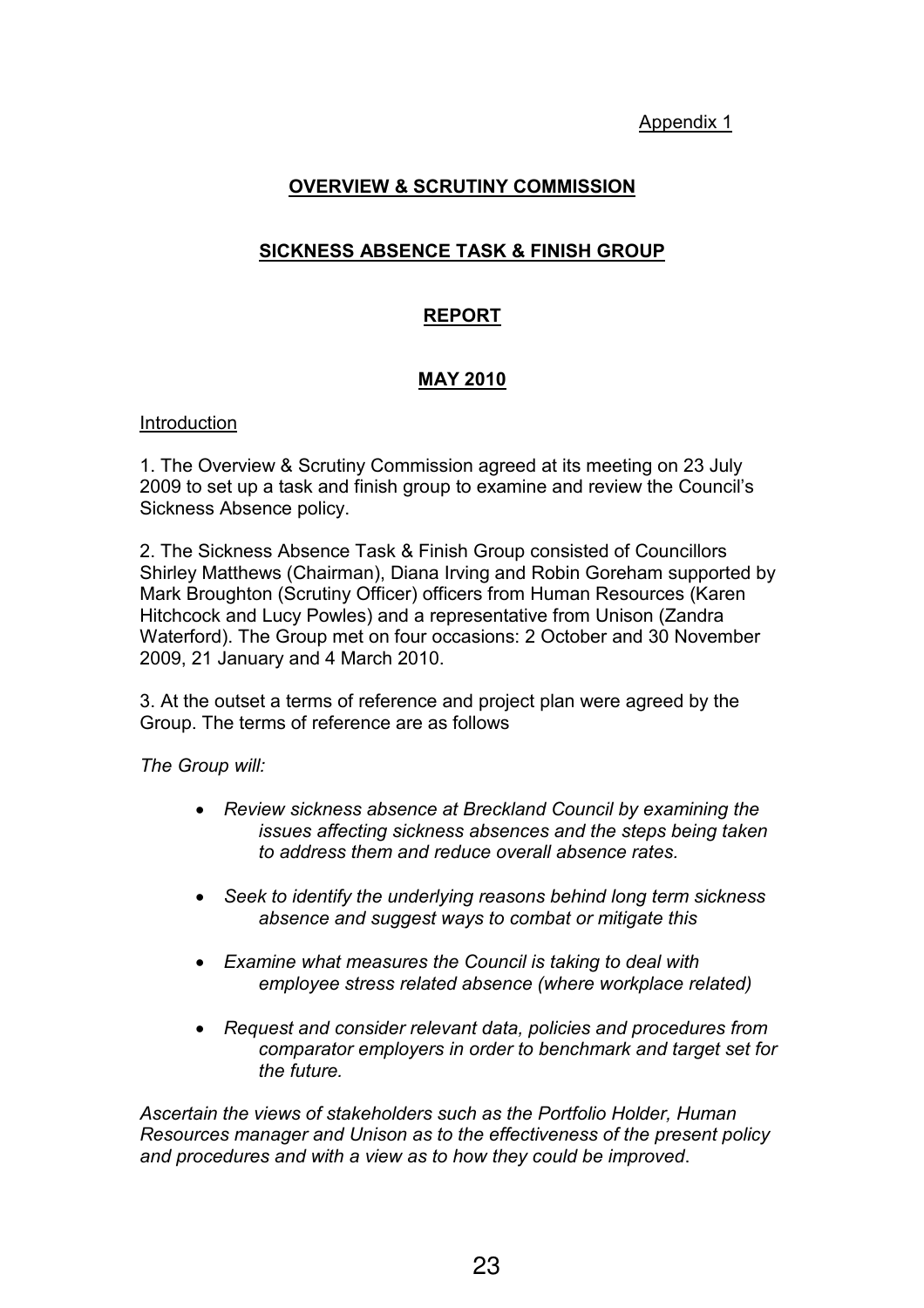4. The Group based their review of sickness absence on an evidence based approach which sought to include comparative information from peers and examined the subject in the round.

#### **Background**

5. Sickness absence is a significant cost to an employer given that it represents unproductive staff time. It is quite normal to have a policy to govern the policy and procedures associated with sickness absence which is balanced in seeking to ensure that absent employees return to work as soon as practically possible whilst at the same time seeking to ensure that staff receive appropriate holistic support to enable them to perform their duties at the optimum level.

#### Statistical and Data Analysis

6. The Group considered a breakdown of sickness types (October through December 2009) which showed that "Cold Cough Flu" was the single most prominent cause of absence, equating to between 22 and 29% of cases across the Council, followed by "Benign/Malignant Tumour" at typically 10 to 25% and "Gastro", "Stress and Anxiety" and "Muscular" all rating about 7 to 15%.

7. Comparative sickness data covering the period 2006 to 2009 inclusive demonstrated that the months typically recording the highest proportion of days fte lost to sickness absence were the winter period of November to January although the 2009 figures were markedly down on the other three years covered.

8. Wider comparison of sickness absence with some other 15 local authorities across England in Breckland's CIPFA "family group" showed that Breckland performed close to the average in 2008/9, recording an average of 8.83 fte compared to the average of 8.81. As of quarter two in 2009/10, Breckland was performing well in comparison to its peer group with 3.18 fte as opposed to a group average of 4.97. The caveat on all these figures is that it only takes two or three long term absences to skew the figures significantly in a typical district council.

9. The outturn figures over the last decade are shown in Table 1. This shows that sickness absence has fluctuated with no clear trend over the years.

| Year   | Outturn (average   |  |
|--------|--------------------|--|
|        | days per employee) |  |
| 2000/1 | 9.53               |  |
| 2001/2 | 10.27              |  |
| 2002/3 | 7 61               |  |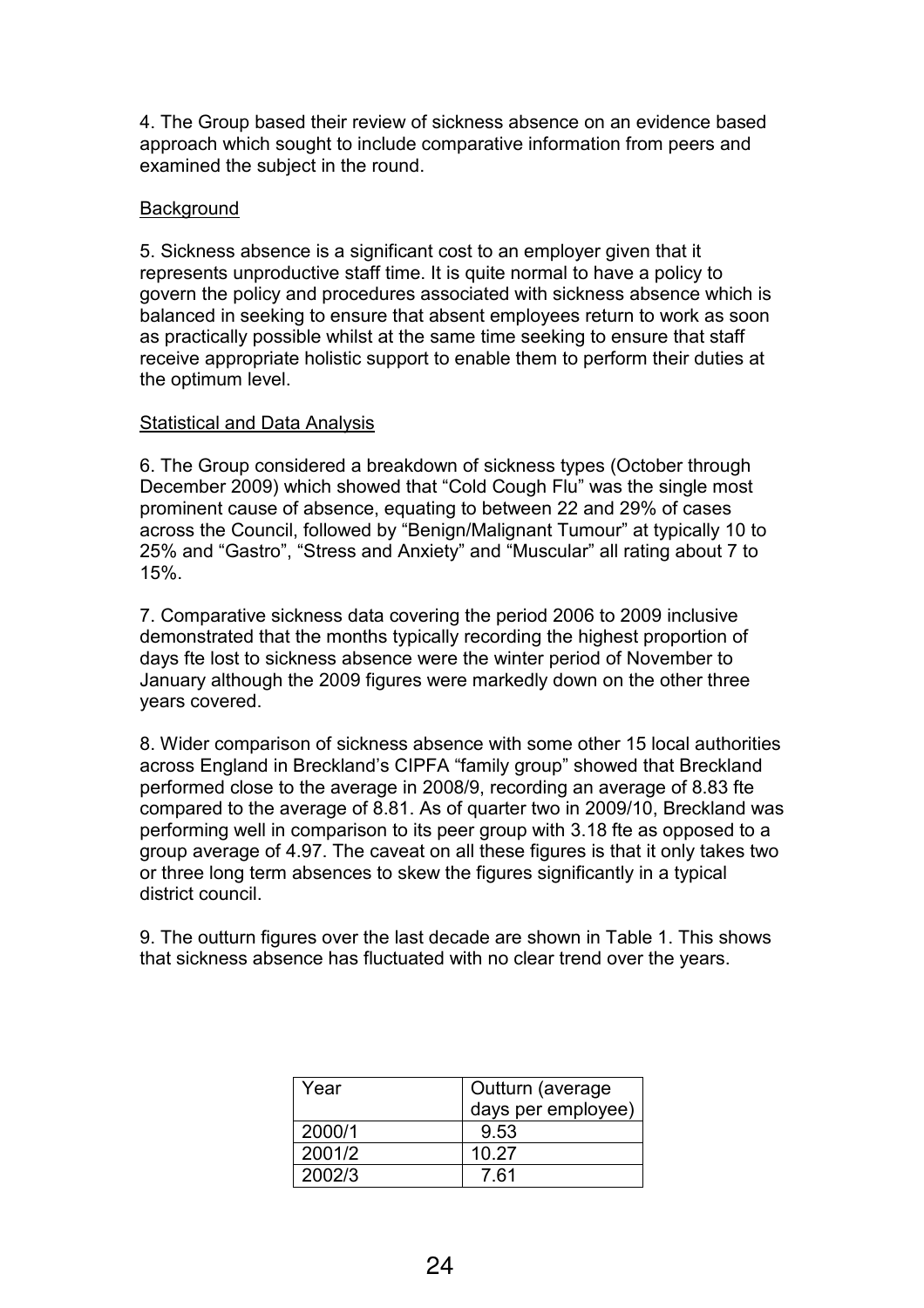| 2003/4 | 9.11  |
|--------|-------|
| 2004/5 | 9.75  |
| 2005/6 | 7.82  |
| 2006/7 | 8.71  |
| 2007/8 | 10.71 |
| 2008/9 | 8.83  |

 Table 1: Sickness Absence 2000 to 2008 Source: Performance & Policy Team

#### The Present Policy

10. The Council's existing sickness absence policy was agreed in June 2008 (through Local Joint Consultative Committee and General Purposes Committee) with an agreed period of review within two years. The policy incorporates a sickness absence management policy allied to a sickness absence management and ill health procedure. It applies to all officers except any self employed (i.e. consultants) or agency workers.

11. The Group considered the policy systematically section by section and identified a number of minor wording amendments to reflect technical changes in systems since the policy was agreed. These proposed changes are shown in red (old text) and green (new text) in Appendix A attached (see also recommendation a).

12. Under "Absence Reporting Arrangements" the Group agreed that no significant changes to the wording of the policy were required. It was noted that the absence notification, certification procedure, maintaining contact with sick employees and the monitoring of sickness levels were all reasonable and required no significant amendment.

13. During the course of the review a relatively mild strain of swine flu manifested itself nationally. Members noted that in section 16 of the policy entitled "Extraordinary Circumstances" that the government had agreed that a ten day period of self certification would apply. In practical terms it was acknowledged that the provision of antiviral gel dispensers was a positive step to deal with swine flu.

14. Under "Managing Sickness Absence" the Group discussed arrangements on return to work interviews. There was a view that the basis of the return to work interview (applicable in all cases where a staff member had taken absence of one day or more) was somewhat onerous on line managers. Evidence suggested that some managers were not carrying out return to work interviews in every case, perhaps due to high workloads and the bureaucratic onus placed on them by the system. The figures for the last three months of 2009 showed that return to work interviews had taken place in 66% of cases in October, 65% in November and 72% in December.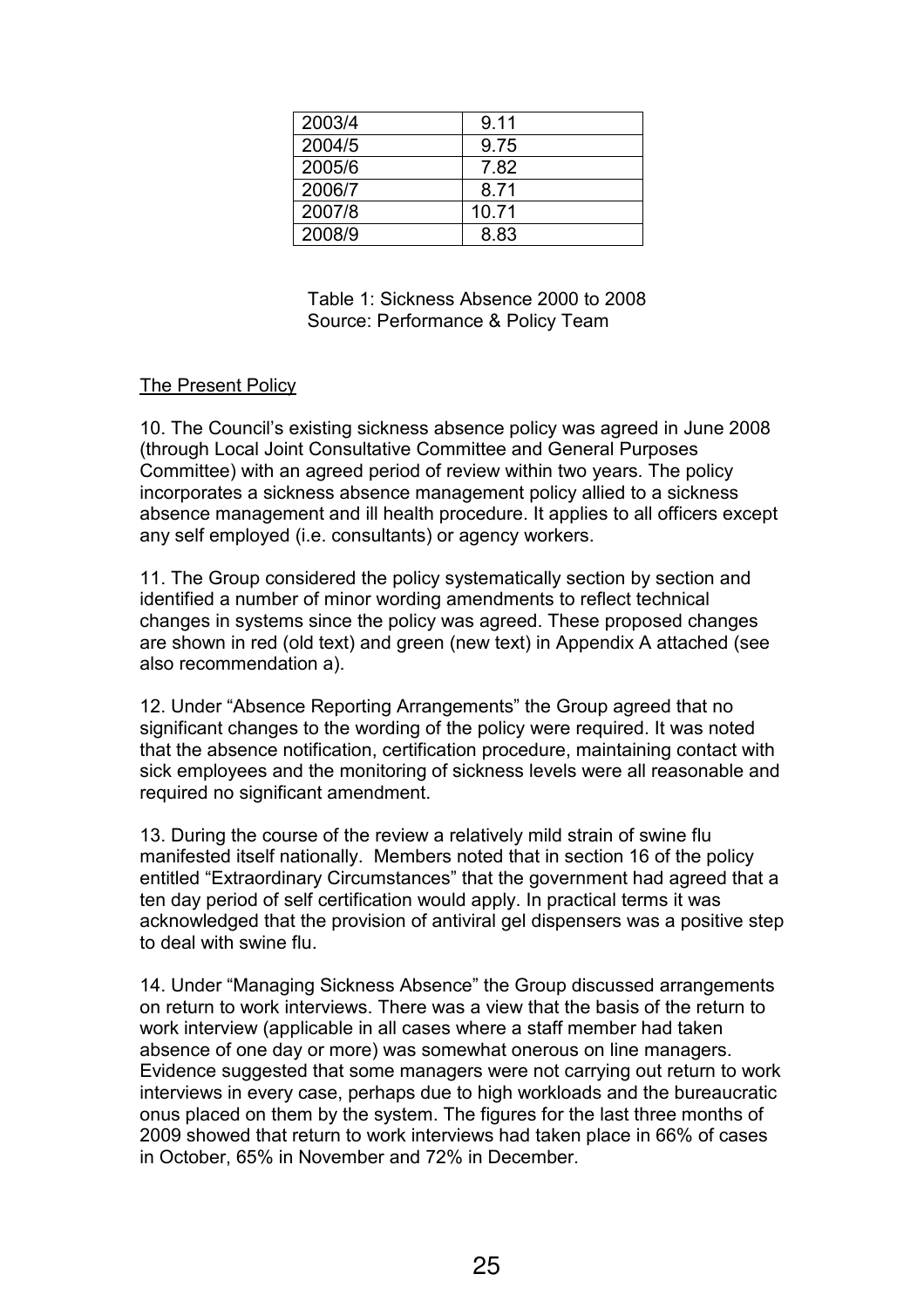15. Members acknowledged that there were differing characteristics and effects pertaining to short term as opposed to long term absence. The relevant trigger points relating to periods of short term absence (i.e. any period of absence totalling less than 30 days) were regarded as sensible and effective in providing adequate resolution of short-term absence. The employer is able to institute a so-called Performance Improvement plan (or PIP) in order to set targets for improved attendance. The number of employees on a PIP in 2009/10 was zero.

16. Long term absence is officially recognised as absences of one calendar month or more. The impact of long term absence on the organisation can often be more pronounced given the need to provide cover and holistic assistance such as through occupational health.

17. In the period from April to December 2009 there were 12 long term sickness absences at Breckland, equating to 695 working days. The total number of sick days in the April to December 2009 period was 1696 days so long term sick accounted for some 40% of the total days lost to sickness. Of these twelve cases five were due to depression or stress, two to cancer and one each to shingles, liver disease, chronic back pain, chest infection and lymphodema. It is important to note that the majority of the long term absence cases were not primarily ascribed to work related stress, rather to other external factors. Thus it was difficult to put in place measures to deal with non-work related stress.

#### Combating and Mitigating Absence

18. Officers indicated that there were a series of measures being undertaken to manage long term absence. Of the cases categorised under the cause of depression/stress it was noted that only two cases were directly work related with the remainder being due to a combination of reasons. The programme operated and promoted by the Council included a therapy scheme, self referral scheme, referrals to occupational health, and an employee assistance programme. A range of indirect wider measures helped support staff and included employee wellbeing week, a staff recognition event, weekly weigh-in and training on handling stress. The latter had been held over two sessions in January 2010 and were aimed at both managers and staff.

19. Occupational Health referrals for counselling numbered 12 in the period April 2009 to January 2010. Of these, seven cases were due to stress, three due to bereavement and two others were not disclosed. These twelve referrals accounted for some 75 counselling sessions in total.

20. The Group considered the work-life support strategy adopted by Norfolk County Council and the similar strategy adopted by Broadland Council. Whilst the possible benefits of such of strategy were recognised, members felt that with the likely fusion of Breckland and South Norfolk councils in the short to medium term under the Shared Services agenda that this issue could be best examined in tandem with South Norfolk as a future aspiration.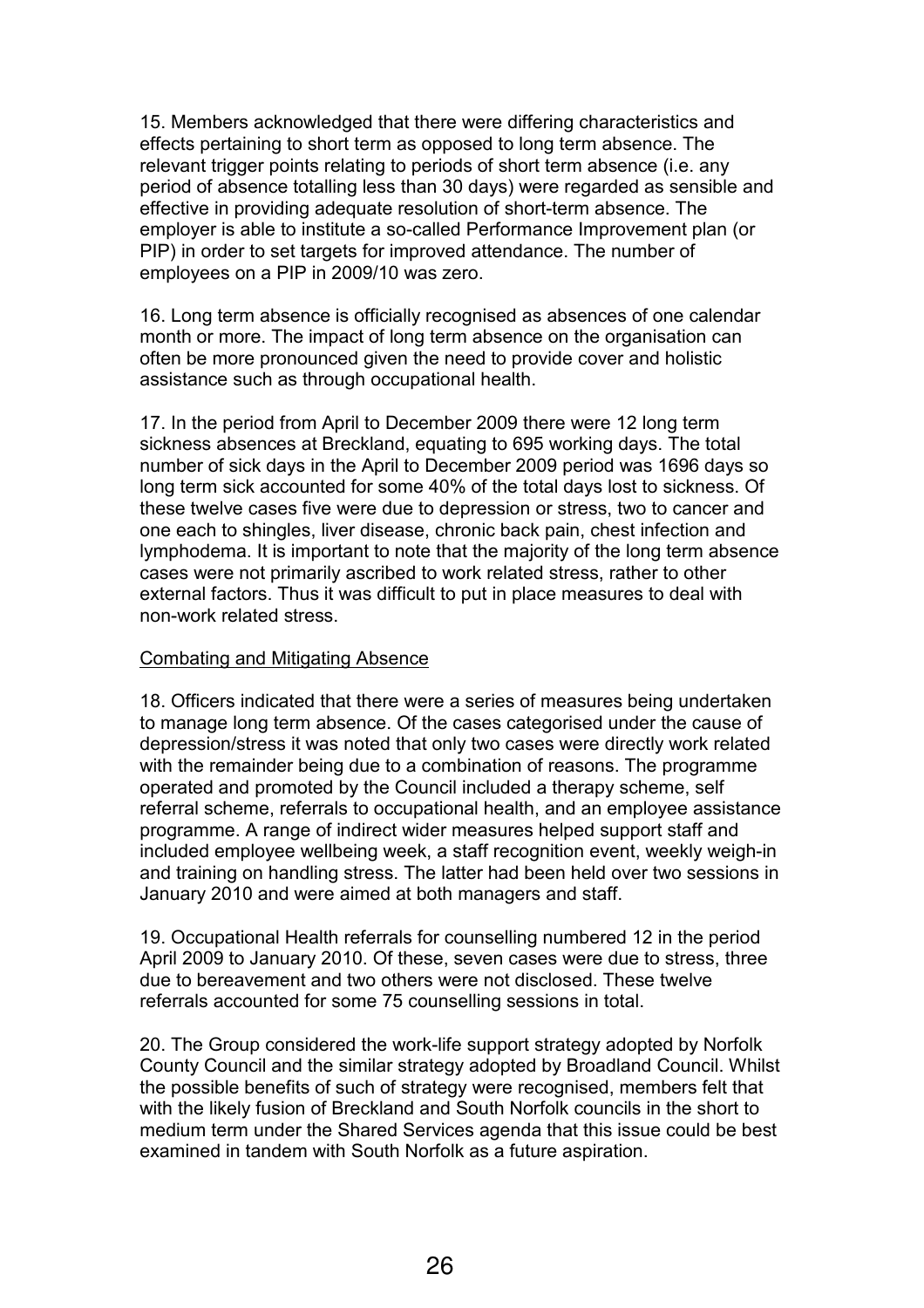21. The existing sick note system is being replaced by a new "fit note" system. The Group concluded that to all intents and purposes this new system did not need to be incorporated within the sickness absence policy and procedure given that effective changes are minimal e.g. that the medical statement is still not required until after the seventh day of sickness.

#### **Conclusions**

22. Members recognised that Breckland's sickness absence figures represented a comparable average figure for peer local authorities. The long term average was between 7 and 10 days per employee per year, which was not untypical in the sphere of local government.

23. Return to work interviews were seen as a necessary part of the process however the evidence suggested that there was some shortfall and that in approximately 30% of cases that no interview was actually held. In attempting to address this it was understood that some future move to an online absence monitoring system was currently being explored.

24. Long term absence could potentially skew the overall absence figures and thus it was important to manage instances of long term absence whenever possible. It was recognised that a tranche of measures had been put into train by Human Resources team aimed at alleviating sickness absence indirectly through promoting healthy living and associated benefits.

25. The Council's policy was generally regarded as working well and there was no basis for any fundamental changes. Minor changes to update systems and terminology were needed.

26. It was recognised that officer-led ongoing review of elements of sickness absence would be effected pending the proposed merger of Breckland and South Norfolk councils in the medium term.

#### Recommendations

The Group made the following recommendations, that

a) the existing policy be updated with minor changes as shown at Appendix 2.

b) an electronic version of the return to work interview form should be provided, as this would save time and paper and would also allow for automatic generation of e-mail reminders and flagging of non-returns

c) an accident information card be produced for use by officers working out of the office, and

d) a review of the Out of Hours service be carried out, to safeguard staff and to ensure that staff and the service providers were aware of the respective responsibilities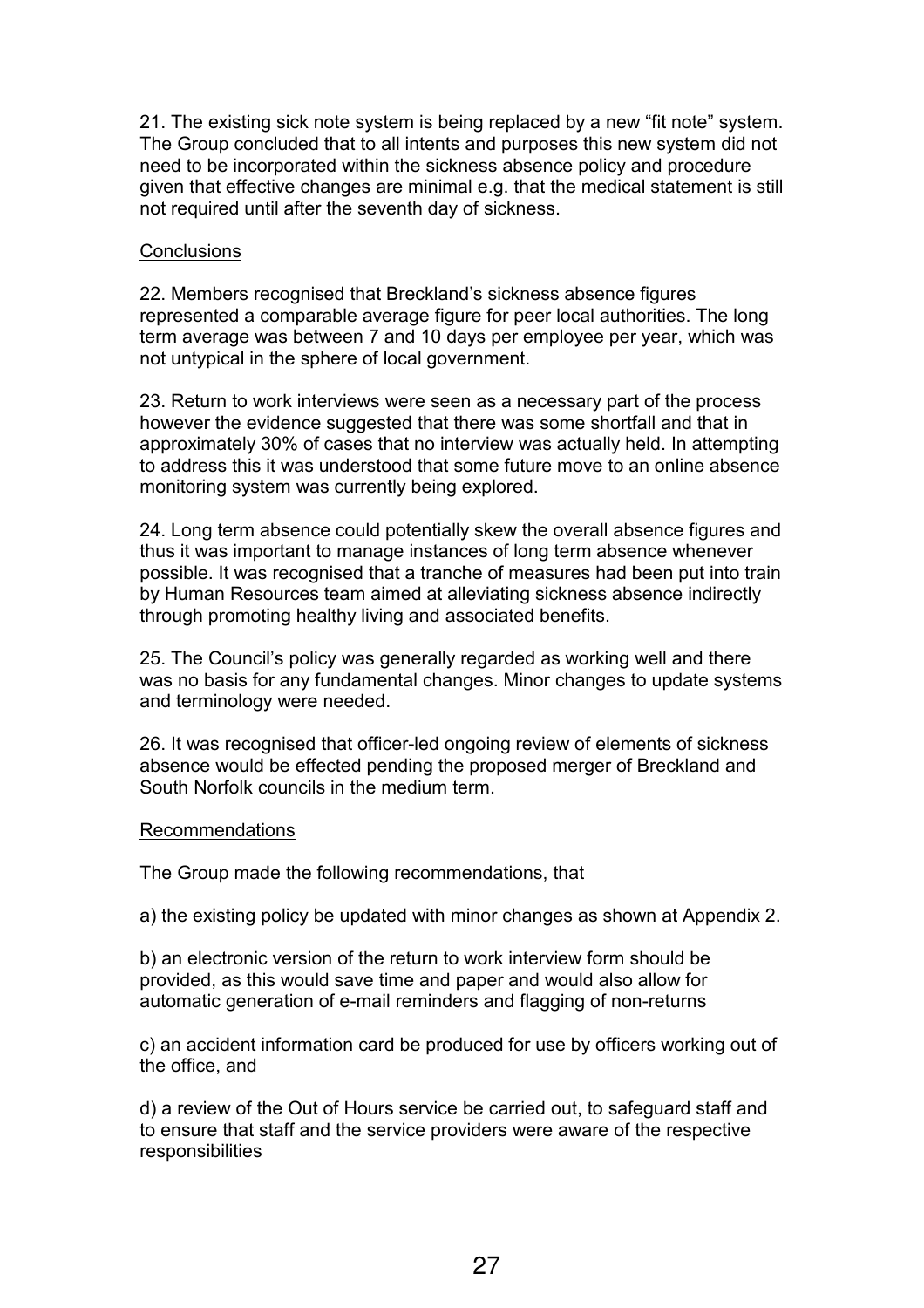#### BRECKLAND COUNCIL

#### SICKNESS ABSENCE MANAGEMENT POLICY

It is the policy of Breckland District Council to:-

- Operate its Sickness Absence Management Policy in accordance with the relevant legislation including Disability Discrimination Act 2005 and HASAWA 1974 and good practice
- Review this Policy at least every 2 years
- Be fair, reasonable and consistent in the application of the procedure
- Support high levels of attendance
- Improve attendance levels to the expected target wherever necessary
- Assist employees to overcome any difficulties that may affect their ability to attend work
- Take reasonable steps on precautions under its duty of care, including positive action to improve the welfare of employees
- Provide a safe working environment in which potential hazards and risks are at a minimum
- Ensure all employees are aware of their rights and obligations under the procedure
- Seek professional medical advice and/or opinion from Occupational Health Practitioner where appropriate under the Access to Medical Reports Act 1988
- be sensitive and maintain confidentiality when dealing with individual cases of Sickness Absence
- Ultimately put the organisation's needs first over and above any individual employee; but to treat each and every individual with dignity and respect where actions, including dismissal are implemented due to organisation need
- Where a dismissal takes place the Last Day of employment will not pre date the expiry of contractual sick pay entitlement.
- Review each case at 3 Months stages to determine what action, if any, to take under the procedure
- Offer the availability of confidential counselling support under the Welfare and Counselling Policy and Procedure

For further information you can also access the following on HR.net :-

- Sickness Absence Management Procedure
- Questions & Answers
- Related HR Documents

It is the intention to apply this Policy to all officers excluding self employed or agency workers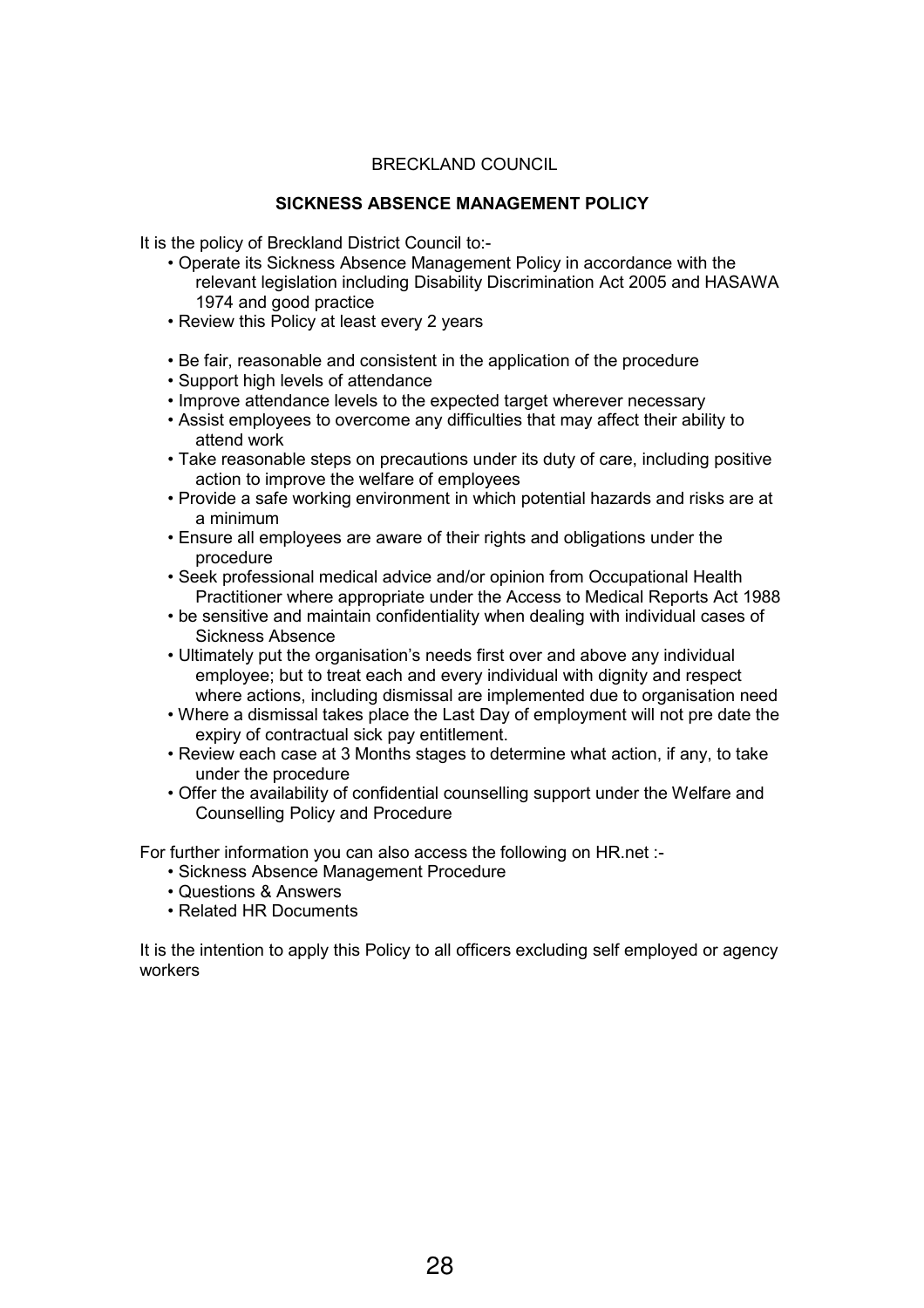#### Appendix A

#### BRECKLAND COUNCIL

#### SICKNESS ABSENCE MANAGEMENT & ILL HEALTH PROCEDURE

Please use this procedure in conjunction with the Sickness Absence Management Policy. This procedure applies to all employees of Breckland Council.

#### ABSENCE REPORTING ARRANGEMENTS

#### 1 Notifying Absence

- For service delivery to be maintained, it is essential for line managers to know when an employee is unable to attend work due to illness. Failure to inform the line manager is unauthorised absence and will be treated as such.
- 1.1 The employee must telephone their line manager as soon as is reasonably practicable when they are off work because of illness, or injury. The employee should seek to notify their line manager by their normal starting time and in any case by 9.45am. In the line managers absence the employee should notify another team member.
- 1.2 The employee should inform their manager of the
	- $\circled{1}$  nature of the illness or the injury.
	- $\circled{1}$  the anticipated length of absence and any work commitments that may need rearranging.
	- $\degree$  when it started (even if these include rest days, weekend's, public holidays, etc.);

On the  $4^{th}$  working day of a continued absence the employee must again make contact with their line manager. The employee must provide an update on the expected length of absence and where this is unknown should maintain daily contact.

- 1.3 If the employee believes that their absence may have been caused by something that happened at work i.e. accident or disease, they should inform the line manager of this and the line manager must arrange for the appropriate Health & Safety forms to be completed via Environmental Health.
- 1.4 If, in exceptional circumstances, for example where the employee is hospitalised and the employee is unable to telephone in person, they must arrange for someone else to telephone on their behalf where possible, in accordance with 1.1 and 1.2 above. The employee must make direct contact with the line manager as soon as possible thereafter.
- 1.5 The line manager employee will enter the Sickness absence details onto HR.net. the SAP system
- 1.6 Whilst off sick employees should not undertake or engage in any activity which is incompatible with the illness or may delay recovery. Disciplinary action may be invoked if an employee is found to be doing so.

#### 2 Certification

Every absence has to be certified to ensure prompt and correct payment of contractual and statutory sick pay and to ensure that accurate records are maintained. Failure to comply with the certification procedures may result in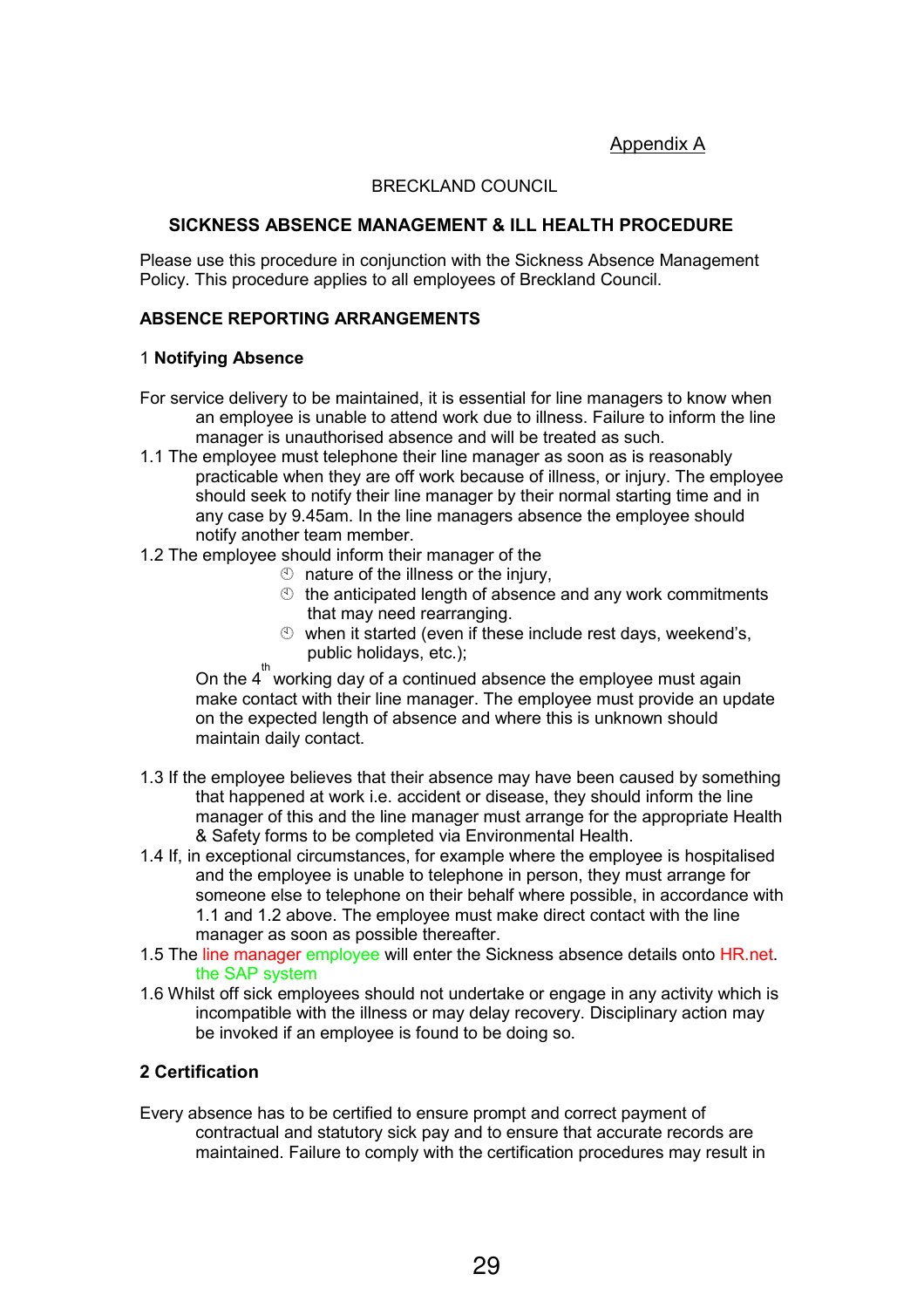loss of sick pay. Misleading or false statements may be dealt with under Breckland Council's disciplinary procedure.

2.1 In order to report accurately on our sickness absence Best Value Performance National Indicator all sickness absences must be recorded on HR.net. the SAP system.

It is the Manager's responsibility to log employee sickness absence on HR.net the SAP system as soon as they are notified. When the employee returns to work they will certify on HR.net the SAP system that they are fit for work and the system will automatically calculate the length of sickness absence.

- 2.2 If the employee continues to be absent for 8 calendar days or more they must consult a doctor and obtain a medical certificate, which must be forwarded immediately to their line manager. If the certificate is sent through the post the envelope must be addressed 'private – doctor's certificate' to ensure confidentiality.
- 2.3 Where there is continuing sickness absence the employee must submit to the manager concurrent medical certificates to cover the whole period of absence.
- 2.4 The line manager must ensure that appropriate and timely certificates are received from the employee.
- 2.5 The line manager must ensure that certificates are sent to Human Resources to monitor absence in accordance with statutory sick pay.
- 2.6 As a result of 6.1 below a manager may require the employee to submit doctor's medical certificates, rather than self-certificates, from their first day of absence. In such cases Breckland Council will meet the full cost of any fee charged. The employee will be notified of this requirement in writing.
- 2.7 If an employee is sick during a period of annual leave the employee will receive a credit of this leave if the employee contacts their manager on the first day of sickness. There may be circumstances where an employee may be unable to do so; in this instance the matter should be referred to the Service Manager for a decision to enable a fair and consistent approach. On return from sickness the employee must complete the record on HR.net. the SAP system.

#### 3 Maintaining Contact

- When an employee is absent from work due to sickness it is important that contact is maintained with the manager. The manager needs to ensure that work is reallocated and service delivery is maintained. The employee needs to ensure that they do not feel isolated, vulnerable or out of touch.
- 3.1 The employee and line manager should maintain regular, but not intrusive telephone contact during the early stages of sickness absence. The frequency of this can be determined by the line manager but should be reasonable, and taking into account the type of illness and likely duration.
- 3.2 If an employee is absent from work for more than one calendar month this is considered long term absence. The Occupational Health Centre may arrange a visit to the employee in consultation with the Manager and HR.
- 3.3 If absences become long term, regular contact between the employee and the line manager must be maintained. The type of contact made will be dependant upon and proportionate to the individual circumstances.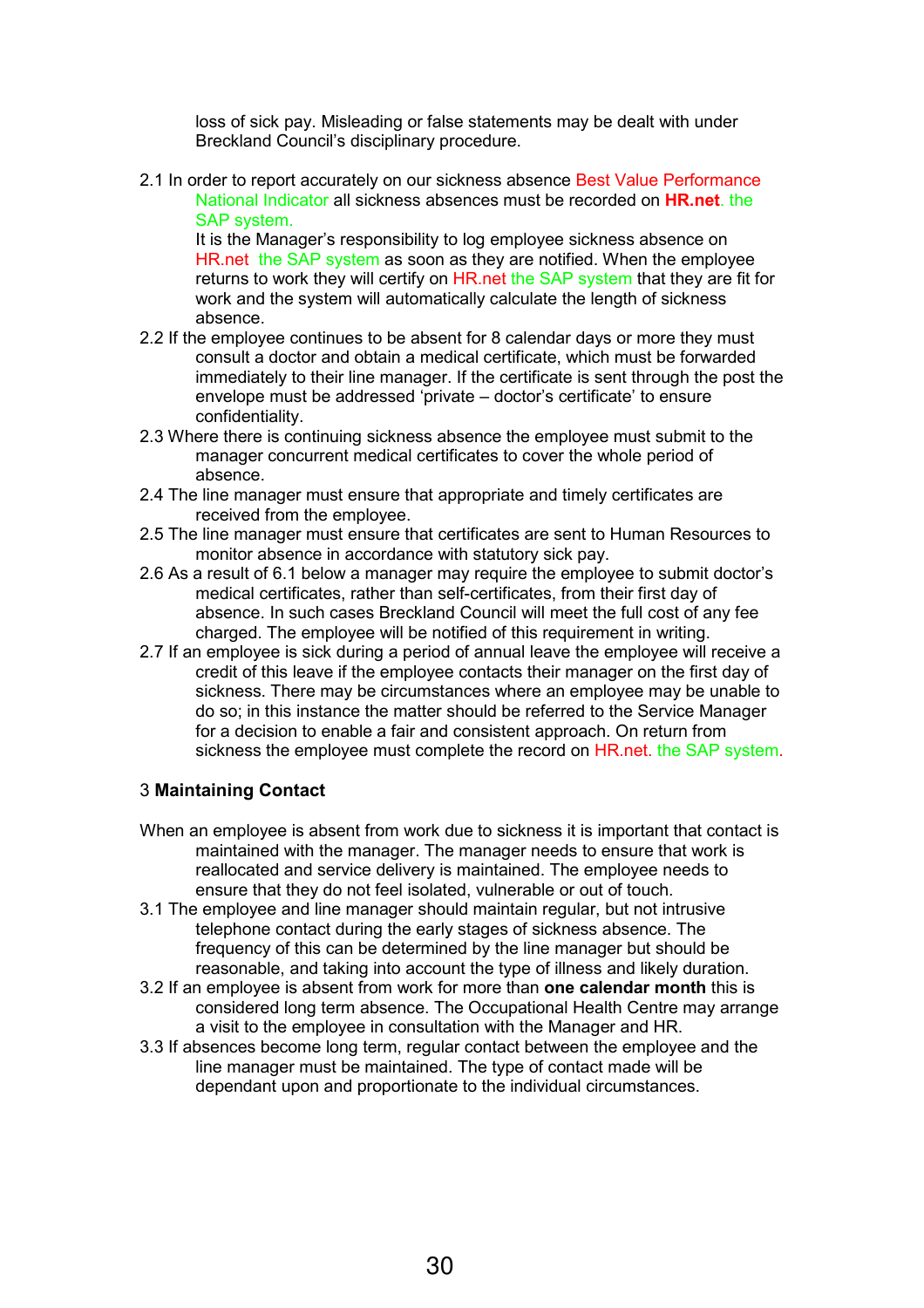#### 4 Monitoring Sickness Absence Levels

- Information is necessary to manage sickness absence effectively and supplies managers with the information they need when reviewing options. The sickness review process can be initiated then the trigger points shown in 6.1 are reached.
- Sickness absence monitoring is also a health and safety issue and Human Resources will provide information regarding sickness trends and patterns to Management, LJCC and General Purposes Committee as necessary. This information will not identify individuals and it will not be personalised.
- 4.1 All sickness absences must be recorded on HR.net. the SAP system
- 4.2 This information enables the Council to monitor the success of the Sickness Absence policy; plan proactive and preventative measures; and, report its Best Value Performance Indicators. Individual cases are not reported.
- 4.3 Each manager has information on sickness on HR.net the SAP system enabling them to monitor sickness absence levels within their team and take further action as necessary when trigger points are reached.

#### MANAGING SICKNESS ABSENCE

All managers who have line management responsibility will be required to attend sickness absence management training.

#### 5 Return to Work Interview

- 5.1 Upon an employee's return to work from an absence of one day or more they will be required to attend a return to work interview with their line manager. The manager should arrange to meet privately with the employee, as soon as is reasonably practicable and preferably within three days of the return to work.
- 5.2 The purpose of the return to work interview would be to welcome the employee back to work, ensure that there is an accurate record of the absence and appropriate certification and update the employee on work issues. The line manager may also address any workplace issues that may have contributed to the absence, and discuss any necessary temporary reasonable adjustments. The manager should give genuine assurances of their concern for the employee's welfare, balanced with any concerns about service delivery and the impact on other team members. The manager should also provide the employee with information on the availability of support where appropriate or recommend any rehabilitation as recommended by the Occupational Health Centre, if appropriate.
- 5.3 The line manager will need to discuss with the employee how ongoing health problems affect work performance. If necessary, the line manager will encourage the employee to consult his/her doctor and/or refer them for Occupational Health advice.
- 5.4 It may not always be appropriate for line managers to offer advice in situations where there may be personal issues such as financial or domestic problems. If necessary, HR will be able to provide advice on organisations that are able to give various types of support.
- 5.5 A record of the meeting should be made.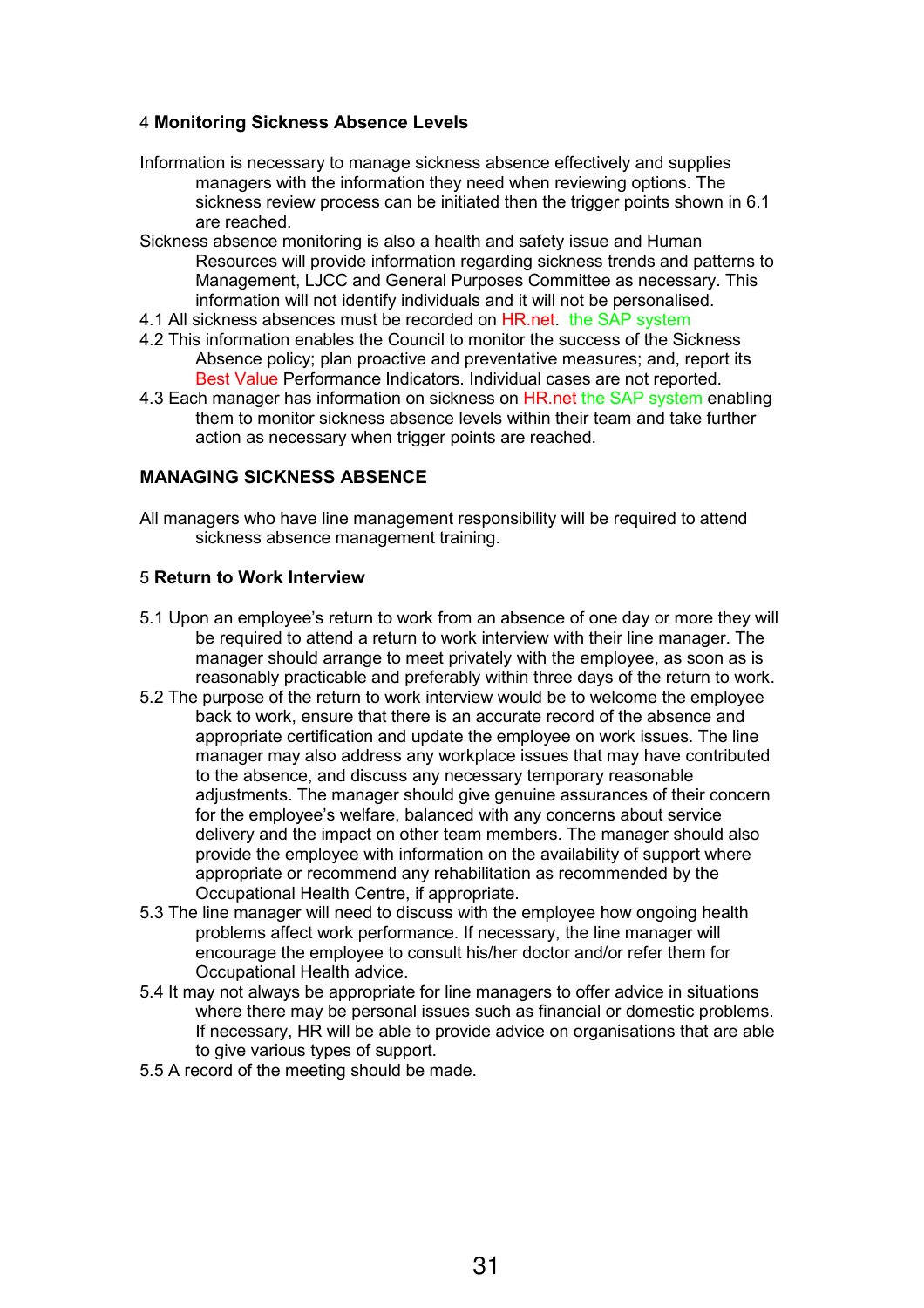5.6 Phased return to work is with 50% full pay and 50% sick pay. The Head of HR may approve different arrangements for exceptional circumstances.

#### 6 Resolving Frequent Short-term Absence

- 6.1 Where an individual's absence level meets one of the following trigger points,
	- the manager will review the absence levels with the employee.
		- Three or more instances of sickness absence in any rolling 3 month period.
		- Any other recurring recognisable patterns, such as frequent absenteeism on a Friday or Monday.
		- All long term absences of one calendar month or more.

#### 6.2 (i) Informal Review Meeting

In the first instance the Manager will meet the employee to discuss the significance of the absence, explore the reasons, identify areas for support, and if necessary review/update the risk assessment.

#### 6.2 (ii) Formal Review Meeting

Where the absence is continuing or significant the Manager may ask you to attend a formal meeting.

The purpose of the meeting is to establish the underlying medical reason for the absence/s and to discuss what support might be offered to enable you to deliver satisfactory performance.

You will be informed in writing of the date, time and place of the meeting. You must take all reasonable steps to attend the meeting. If for any reason the date is not suitable, you should advise Human Resources of an alternative time when you are available. This should be within 10 working days of the original date.

You have the right to be accompanied to the hearing by a colleague or a recognised union representative.

- 6.3 The following outcomes might be agreed:
	- The employee may be required to submit a medical certification from their doctor for every instance of absence over an agreed period (see 2.7 above).
	- Advice may be sought from the OH Practitioner (see 10 below).
	- Other support mechanisms may be identified and implemented.
	- Reasonable adjustments such as changes to the workload, work practices or work pattern.
	- Redeployment may be identified (subject to OH agreement). If redeployment is agreed there will be no salary protection, the employee will receive the rate of pay applicable to the new post.
	- The employee may also be placed on a Performance Improvement Plan – see 6.4 below and the Capability Procedure.

The line manager will write to the employee within 10 working days of the meeting, confirming the points discussed and actions agreed. A copy of this letter will be placed on the employees personnel file.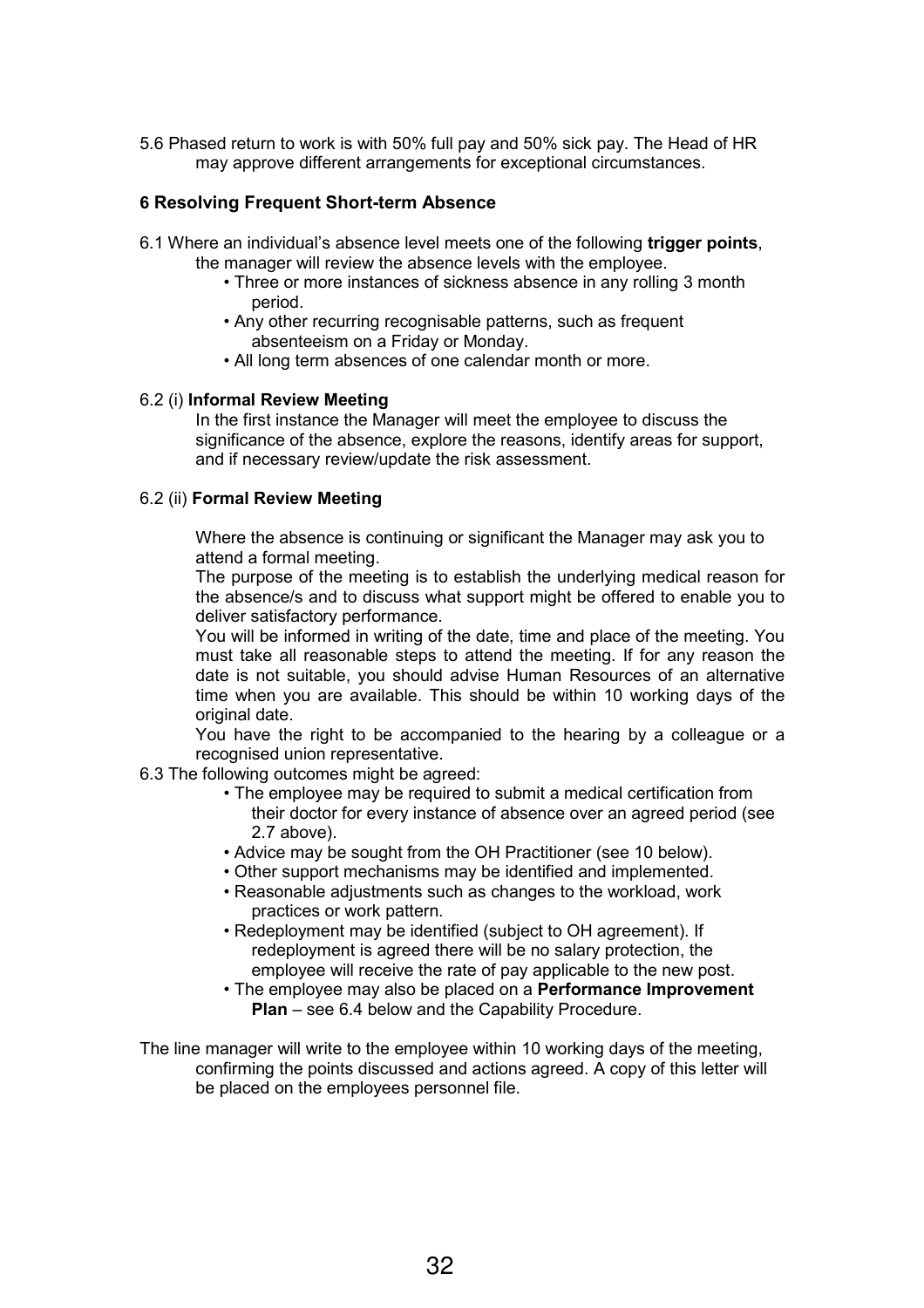#### 6.4 Performance Improvement Plan

Targets set will take into account the following:

- Council targets (Performance Indicator)
- Trigger for monitoring sickness
- Average sickness across the team / portfolio over the last year
- The employee's attendance over a specified period (this would normally be over the last twelve months)
- Operational demands of the service
- At the end of the Performance Improvement Plan (not normally less than 3 Months) actions could include:

a) Extend the Performance Improvement Plan.

b) No further action if fully acceptable attendance has been achieved.

c) Agree to resolve minor residual attendance issues through informal meetings

d) Seek to resolve the issue through another Procedure where Absence is not considered the underlying reason for under performance

e) Ask you to attend a Sickness Absence Management Hearing (See Below) The manager will write to you to confirm the result of the performance improvement plan review. If a Hearing is to take place the letter should contain that a potential outcome of the Hearing is the employee's dismissal on capability grounds or some other substantial reason.

#### 6.5 Sickness Absence Management Hearing

See Model Hearing Procedure (Discipline, Capability and Absence) Unreasonable behaviour by the Council may result in successful tribunal claims for failure to ensure its duty of care. Employees might not be able to participate in hearings or the process due to their illness.

Where appropriate HR will ensure that there is specific advice from the Occupational Physician where a Sickness Absence Management Hearing is being arranged. If there are underlying medical problems or factors which could be exacerbated by the Hearing process, Breckland Council will modify the process so far as is reasonably practicable.

Hearings do not need to be held on the Council's premises, which may be considered overly threatening, but can be held on "neutral" ground. They could also be conducted by correspondence. They should not be held at the employee's home, except in very exceptional circumstances – such a perceived need would indicate that the individual was significantly disabled.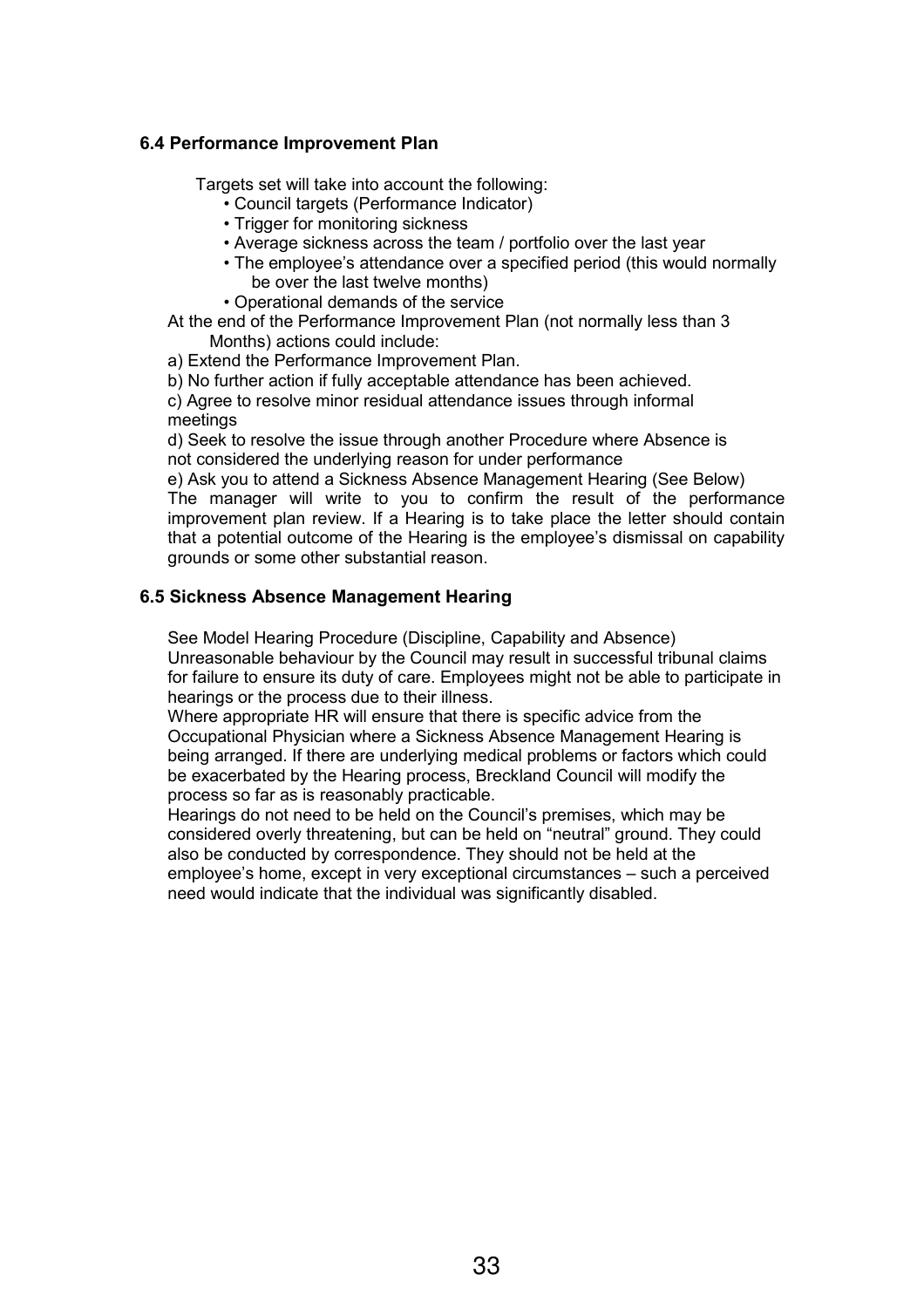#### 6.5.1 Procedure

Employees will be informed in writing of the date, time and place of the hearing. Where it is reasonable employees should take steps to attend. Alternatively a union representative or colleague might attend in their absence. If for any reason the date is not suitable, you should advise Human Resources of an alternative time when you are available. This should be within 10 working days of the original date.

Before the hearing you will receive details of the case. You will have adequate time to prepare and an opportunity to present your side during the hearing. Where you are able to attend in person you have the right to be accompanied to the hearing by a colleague or a recognised union representative. They can give you advice and support and address the hearing but may not answer questions on your behalf.

The manager, Human Resources or the Occupational Health Centre will also be asked to provide information on what actions have been taken. A management representative will also be present and witnesses may be called.

After the Hearing Officer has heard the case, your response and any evidence, they will decide but not limit their actions to;

- Take no further action if they deem acceptable attendance has been achieved
- Recommend further review, coaching, Occupational Health advice
- Consider suitable alternative employment opportunities
- Proceed under a different Procedure e.g. Capability or Disciplinary
- Dismiss for incapability to undertake the job due to ill health.

Whenever possible the Hearing Officer will inform the employee of the decision on the day of the Hearing and will write to the employee within 10 days confirming the outcome.

#### 6.5.2 Dismissal

When reaching a decision about whether or not to terminate employment the Hearing Officer will consider issues such as:

- The need for the work to be undertaken
- The impact of the employee's absence and ill health on other employees and service delivery
- The employee's absence record
- Financial and cost implications
- Representations made by the employee and/or their representative
- What actions have been taken to attempt to enable the employee to continue
- Medical advice received

This list is not exhaustive and the weight attached to each will depend upon the circumstances of the case, whilst balancing the needs of both the employee and of Breckland Council.

6.5.3 Where a dismissal takes place the Last Day of employment will not pre date the expiry of contractual sick pay entitlement.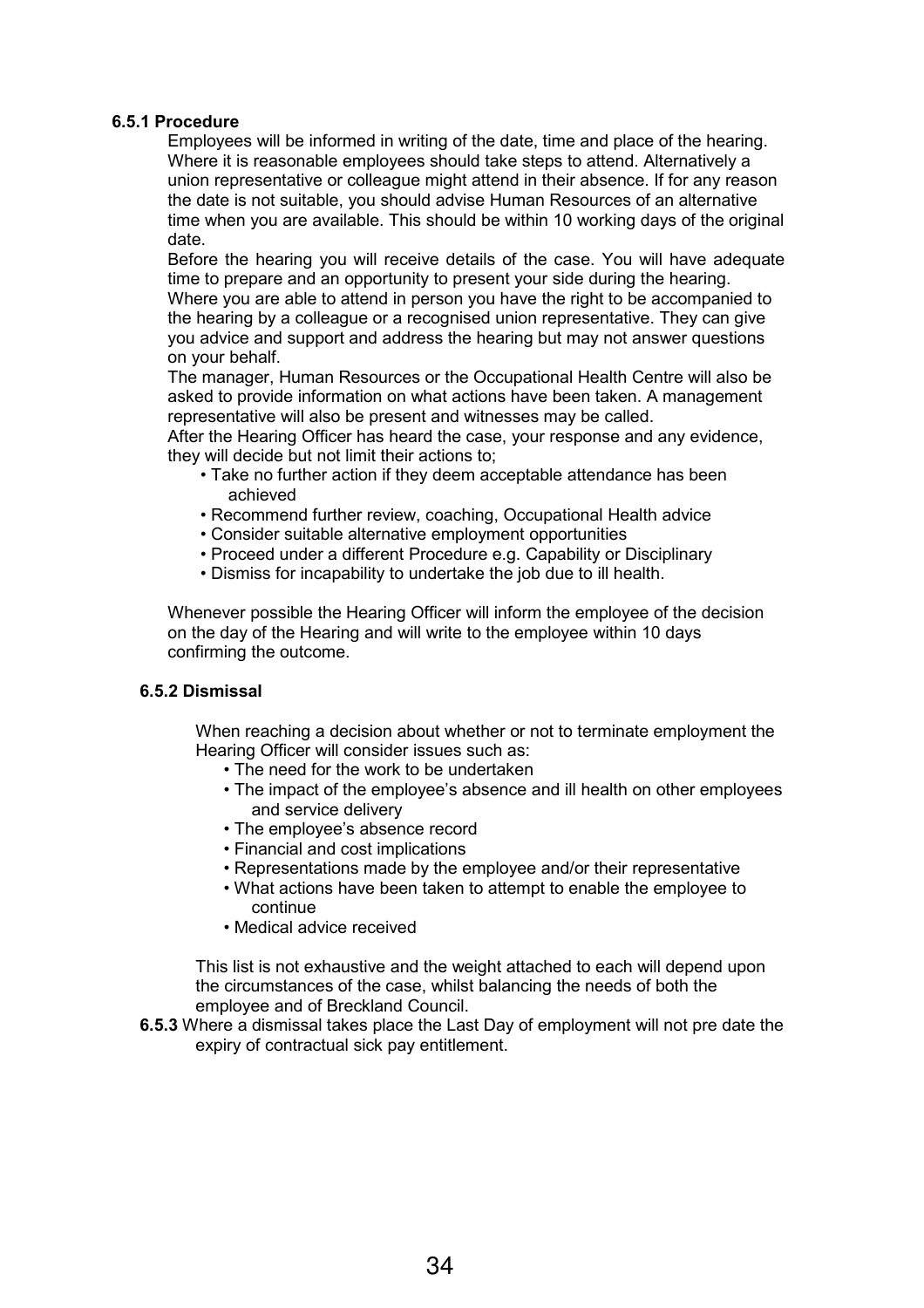#### 6.6 Right of Appeal against Dismissal

If you are dismissed you can appeal against the decision. You must appeal in writing to the Human Resources Manager within 10 working days of the decision being communicated to you.

You will be informed in writing of the date, time and place of the appeal hearing. You must take all reasonable steps to attend the hearing. If for any reason the date is not suitable, you should advise Human Resources of an alternative time when you are available. This should be within 10 working days of the original date.

Where possible, the appeal hearing will be heard by a more senior manager (certainly a different manager) who has not been previously directly involved in the case than the manager who heard the original hearing.

You have the same rights to be accompanied at the appeal hearing as the original hearing.

After the appeal meeting you will be informed of the final decision. Should any warning or penalty be withdrawn, reference to action will be removed from your personal file.

#### 7 Managing Long-Term Absence

- 7.1 Continuous absences of one calendar month or more are considered long term.
- 7.2 The manager should contact the employee on a regular basis, at their home if appropriate, in order to keep up to date with progress, identify areas for support and determine whether any other actions should be taken. A trade union representative or work colleague may accompany the employee. The employee may refuse home visits if they so wish.
- 7.3 As a guide if it's evident that an absence is likely to continue for more than two months professional medical opinion should be sought from the OH Practitioner to establish the underlying medical condition, an indication of the likely duration of the employee's absence and whether steps can be taken to enable the employee to return to work.
- 7.4 Depending upon the advice received from OH, HR will review and advise on one or more of the following actions:
	- Review date may be set with further advice to be obtained from OH.
	- Reasonable adjustments such as changes to the workload, work practices or work pattern may be implemented, either as part of phasing the employee back to work or on a more permanent basis.
	- Other support mechanisms may be identified and implemented.
	- OH may advise that redeployment may be pursued on medical grounds.
	- Investigations may take place into whether the employee may be eligible for ill health retirement pension benefits.
	- If the case is not considered to be a permanent ill-health situation, the case will be referred to a Sickness Absence Management Hearing – see Section 6.5 above.
- 7.5 In exceptional cases, such as terminal illness, where life expectancy is anticipated to be less than one year, it may be decided to take no further action. An extension of sick pay on an indefinite basis may be considered in these circumstances.
- 7.6 If an employee is on long-term absence due to illness they will be notified by payroll when the period of full pay and half pay will cease to be paid.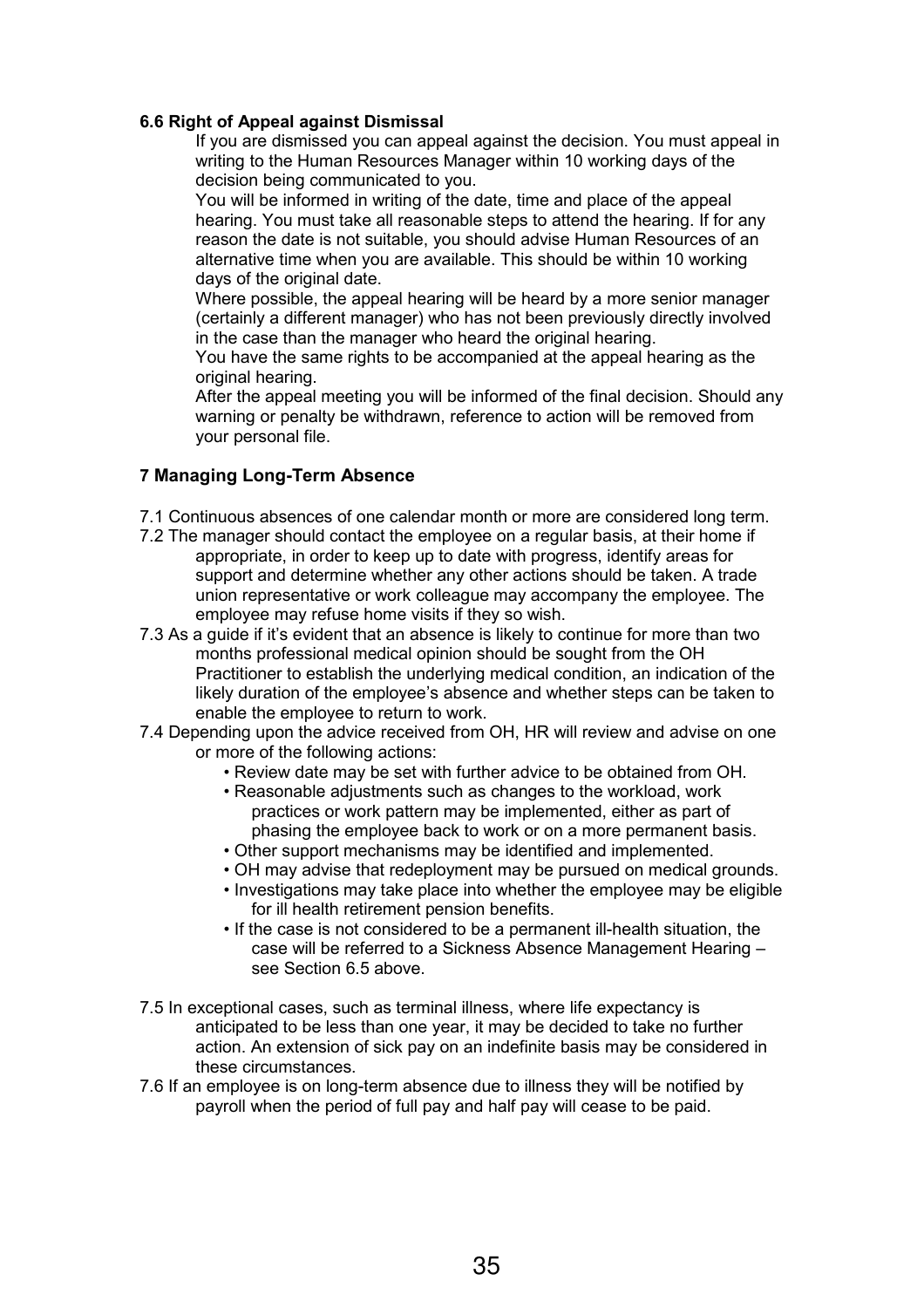7.7 When pay is exhausted the employee is entitled to outstanding holiday pay at the full pay rate. If the employee has a lease car, it may be necessary to reclaim the car if monthly payments are not received. Payroll will notify the employee before any change to the employees pay.

#### 8 Work-related ill health or injury

- 8.1 If an employee or manager believes that ill health or injury has been caused by work, the employee or manager must complete Breckland Council's Accident Report form from Environmental Health as soon as possible.
- 8.2 If an employee has not completed an Accident Report Form and subsequently believes that their ill health or injury is caused by work, they should report this in writing to their manager, setting out the reasons why they believe that work has contributed or caused their ill health or injury.
- 8.3 Early advice should also be sought from the Council's Occupational Health service if appropriate. The OH Physician may also suggest that specialist advice may be helpful. In such cases the Council will pay any resulting fees.
- 8.4 Where an Accident Report Form has been completed, or where an employee subsequently claims that their ill health or injury is caused by work, the situation should be thoroughly investigated. The manager should inform the Chief Executive Officer and discuss the situation with the Health and Safety Manager in order to determine who should undertake the investigation.
- 8.5 The investigation should be undertaken by two people and should be completed as quickly as possible, with HR Services and a relevant Manager, and the Chief Executive Officer should be kept fully informed of progress.
- 8.6 The investigation should consider relevant background information such as:
	- The job description
	- The previous sickness record
	- Previous OH recommendations/advice
	- Previous grievances or complaints
	- Details that have emerged in return to work interviews following previous absences or during the normal management process
	- Management actions and any adjustments made as a result
	- Time sheets, work logs, rotas, annual leave and flexi time records
	- Training and development records
	- Appropriate witness statements
	- External factors (for example, if an employee who is alleging that they are suffering from repetitive strain injury is also a self-employed typist)
	- Risk assessments
	- Safe systems at work
	- Personal protective equipment where relevant
	- Any other information pertinent to the situation
- 8.7 Upon completion of the accident investigation, a report should be sent to the Chief Executive Officer or relevant manager, with a copy to the employee, UNISON Branch Health and Safety Officer, Health & Safety and HR Services.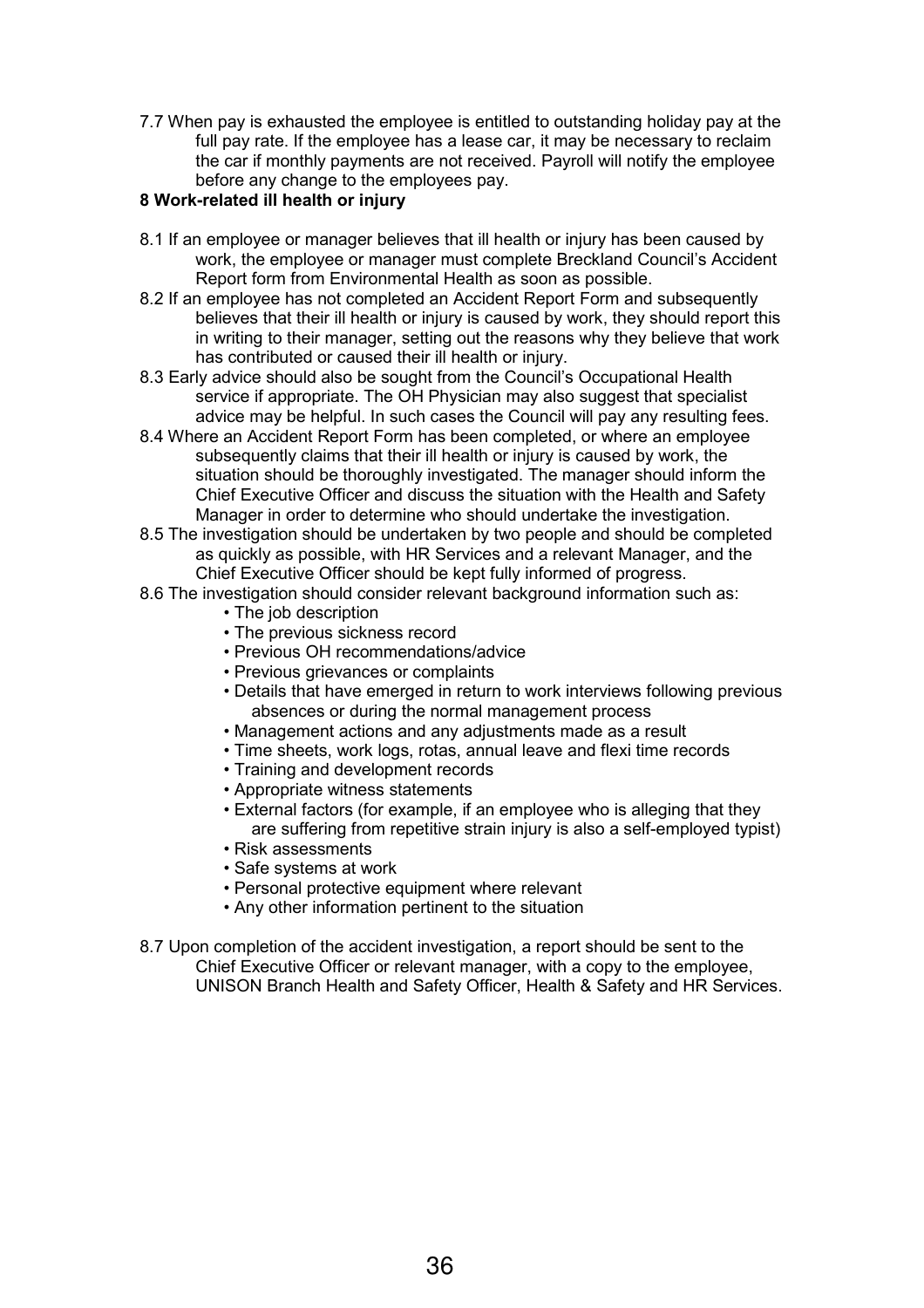- 8.8 The relevant manager will determine, based on the facts available and following consultation with HR, whether or not the employee has sustained an injury or illness as a result of what they were required to do at work, or the treatment they received at work. The Chief Executive Officer will determine whether the root cause of the employee's ill health is due to the competent performance of the employee's duties and responsibilities.
- 8.9 Written confirmation of the decision will be sent to the employee within 10 working days of the decision. In the event of a decision that ill health or injury is attributed to work, Breckland Council does not accept liability.
- 8.10 The line manager must ensure that Payroll is informed of the decision, where it will affect payment of sick pay.
- 8.11 The employee will have the right to seek a review of the decision through Breckland Council's Grievance procedure.
- 8.12 Any personal injury claims received for damages against Breckland Council should be forwarded directly to the Chief Executive Officer. Breckland Council's insurers deal with such claims.
- 8.13 Any person who meets the conditions for an injury allowance under the Local Government (Discretionary Payments) Regulations 1996 [S/1996/1680] or for a payment under the assault provisions of the National Conditions of Service should be issued with a claim form.

#### 9 Ill Health which does not lead to absence from work

There may be occasions where an employee is suffering from ill health, but this does not lead to the employee being absent from work. If the employee believes that their ill health is having an impact on their ability to undertake their job, or could affect the safety of others, they should raise this with their line manager as soon as possible. The line manager should discuss the matter confidentially with the employee, review the workplace risk assessment and discuss whether any additional support can be provided to the employee to support them at work, or relevant controls be put in place. Depending on the circumstances, it may be helpful to seek advice and guidance from Breckland Council's Occupational Health Centre.

#### 10 Occupational Health Referral

- The role of the Occupational Health Practitioner is to provide advice and guidance to Breckland Council and its employees on the impact of an employee's ill health on their ability to undertake their duties and what measures can be put in place to support the employee, where appropriate. They can also advise on how work activities may affect an individual's health and wellbeing. The following points should be noted:
- 10.1 Human resources will complete the Application for Referral Form. A consent form will be sent to the employee to sign and return to enable a doctor's report to be obtained from their GP.
- 10.2 The employee must be made aware of their rights under the Access to Medical Reports Act 1988. In relation to Breckland Council's request for OH to seek a report from the employee's GP.
- 10.3 The manager and employee must ensure that as much relevant information as possible is provided to the OH practitioner. A copy of the letter will be provided to the employee.
- 10.4 The manager and employee must be clear about the points on which they seek advice.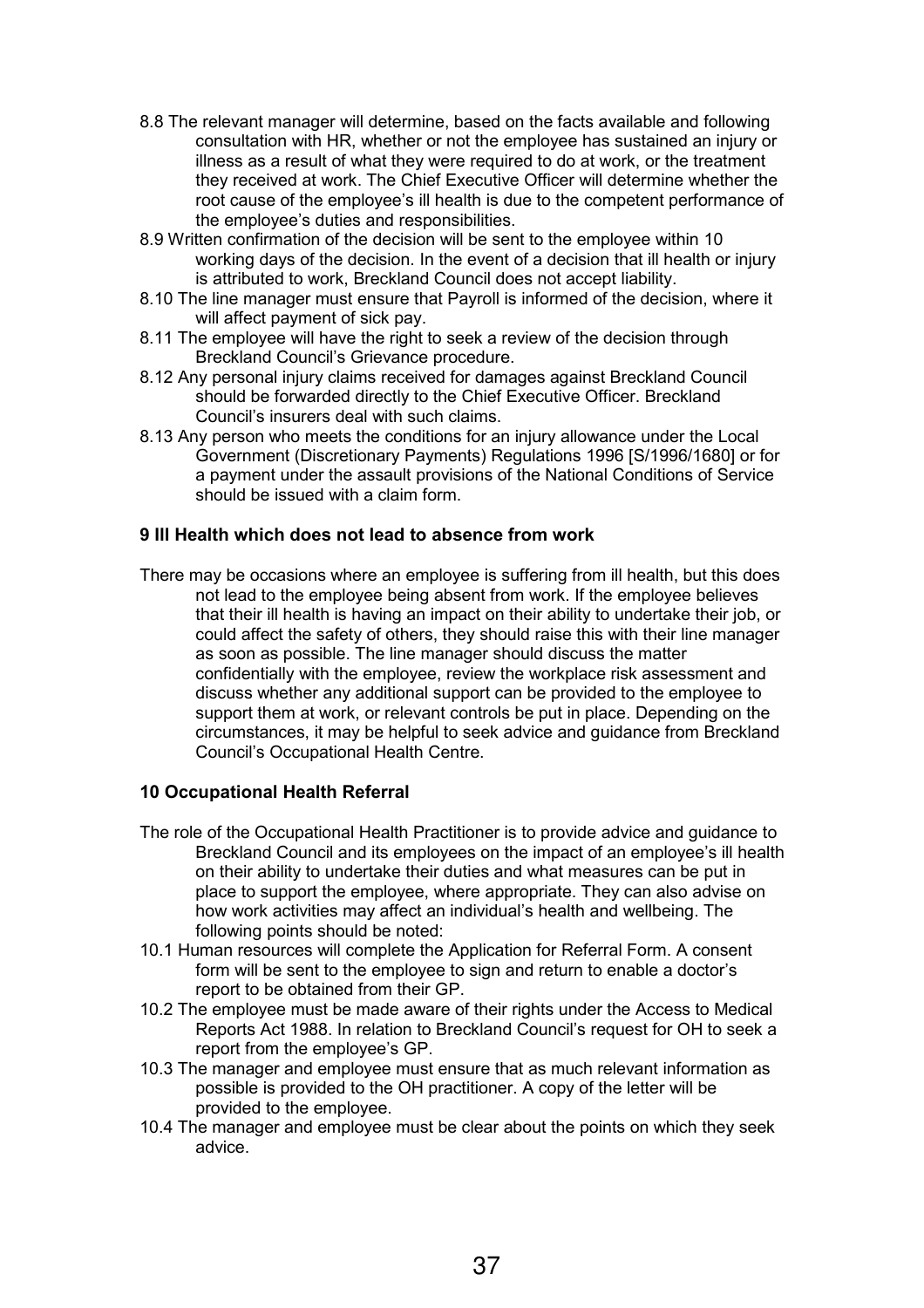- 10.5 Where the employee does not give their consent to the OH practitioner seeking a report from their GP and/or the employee refuses to meet with the OH practitioner, the implications of this should be discussed with the employee and confirmed in writing. Breckland Council will make decisions based on the available facts and evidence of the case at the time.
- 10.6 Breckland Council has an Occupational Health Adviser who will be able to provide a confidential advisory service for employees. There is the opportunity for employees to discuss any concerns they have over their health. If an employee wishes to see the occupational health adviser please speak to the Human Resources Team for an appointment which will be treated in confidence.

#### 11 Sick Pay

Sick pay entitlement will be in accordance with the National Agreement on Pay and Conditions, commonly known as the Green Book.

#### 12 Breach of Sickness Procedure

Failure to comply with this procedure can result in the employee losing both their statutory sick pay and sickness allowance under Breckland Council's scheme, and may result in disciplinary action in the following situations:

- Deliberate falsification of self-certification form or doctors statement
- Failure to follow notification rules without good reason (see note below)
- Failure to supply doctors statements
- Unsatisfactory reasons for being absent from work
- Undertaking paid or unpaid employment elsewhere whilst sick

Non-certified absences of more than 7 days will automatically result in the employee's salary being stopped. This is considered to be a breach of contract.

#### 13 Surveillance

- Breckland Council may consider undertaking surveillance or it may notify the Inland Revenue where there is cause for reasonable suspicion that an employee is in breach of the sickness absence policy/procedure; a suspicion of Gross misconduct or fraud.
- Legal advice will always be sought before undertaking any covert surveillance to establish whether or not this is a legitimate action. Where surveillance is undertaken it will take into account an employees human rights and will be proportionate and key to any investigation which we are bound to carry out.

#### 14 Sickness on Maternity Leave

If a pregnant employee is absent from work with a pregnancy related illness during the last 4 weeks of her pregnancy, her maternity leave will start automatically, details can be found in the Maternity and Paternity Leave guidance.

The following will not be counted in monitoring sickness absence data.

- Pregnancy related illness
- Dental and G.P. appointments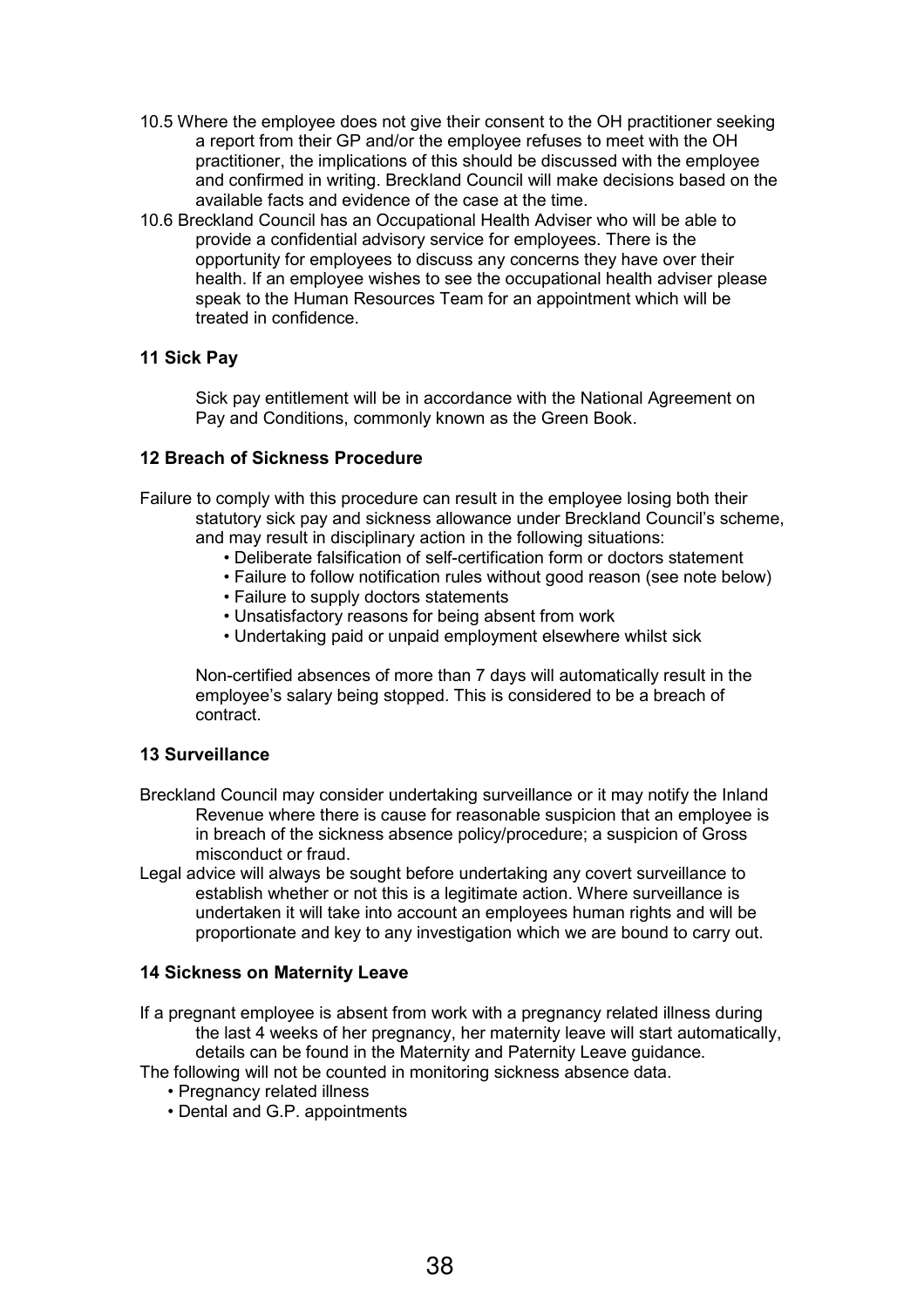#### 15 DDA – Sickness

The Disability Discrimination Act (2005) extends the scope of the Disability Discrimination Act 1995 imposes a duty on an employer to make reasonable adjustments to a job and/or workplace where performance is affected by a disability. Further help and advice can be obtained from the OH service.

#### 16 Extraordinary Circumstances

In the event of a widespread epidemic or events affecting sickness levels Management and UNISON may agree an interim procedure.

#### 17 Review

This procedure will be reviewed periodically to ensure its continuing relevance and effectiveness in light of experience, good employment relations' practice and developments in employment law.

Approved June 2008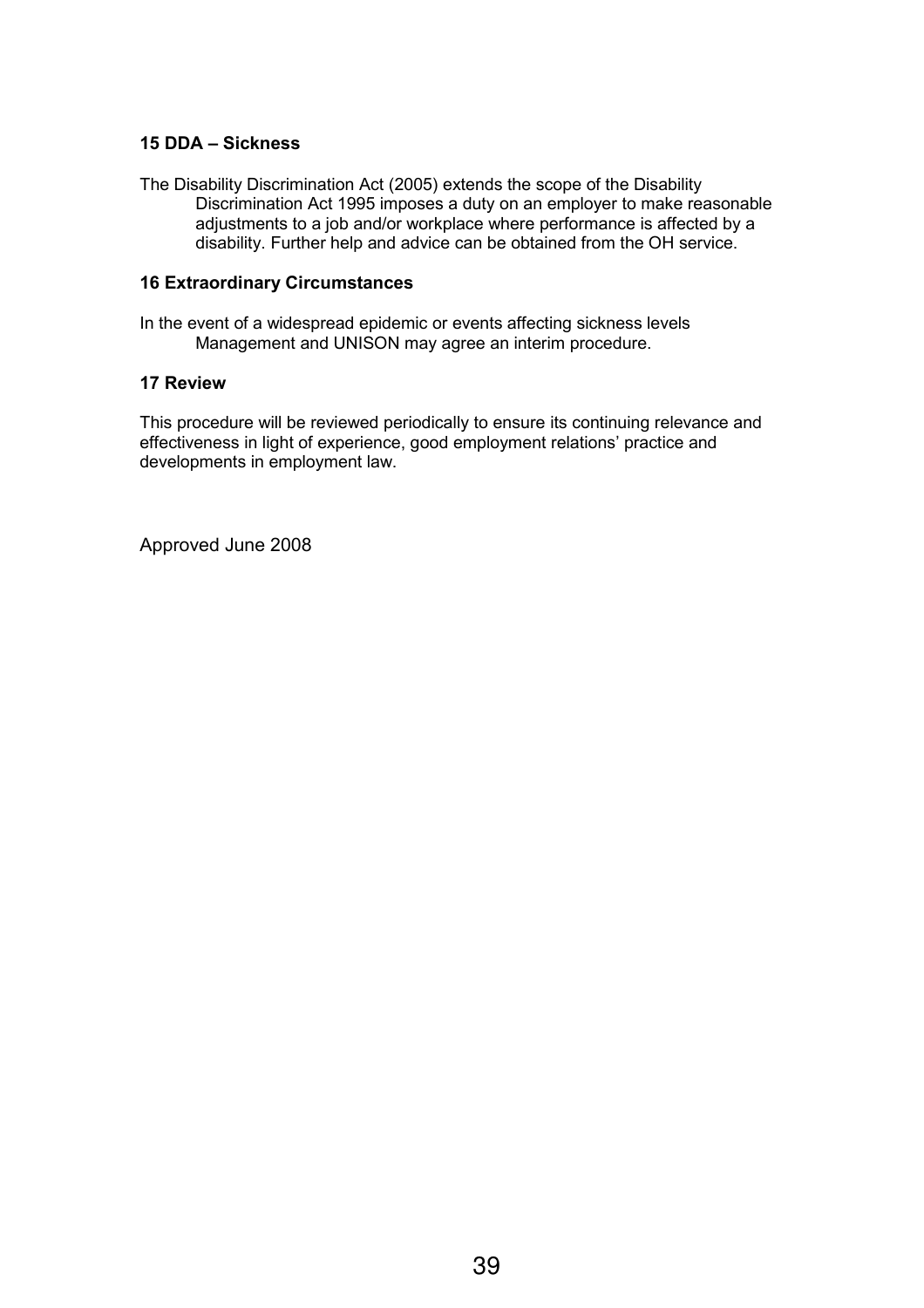### BRECKLAND COUNCIL

### OVERVIEW & SCRUTINY COMMISSION – 27 MAY 2010

### REPORT OF THE DRIECTOR OF ORGANISATION DEVELOPMENT (Author: Mark Broughton, Scrutiny Officer)

### DUTY TO RESPOND TO PETITIONS

### 1. Summary

 1.1 The Local Government, Economic Development and Construction Act 2009 places a statutory duty on councils to devise a petition scheme which is cognisant of the requirements of the Act.

1.2 There is a requirement to a scheme to be adopted by the implementation date of 15 June 2010. In addition, there is also a requirement for the Council to put in place an "e-petitions" scheme which is legally required to be implemented from 15 December 2010.

1.3 This report asks members to duly agree an appropriate draft petitions scheme for Breckland Council and to recommend the scheme to Council on 24 June 2010.

### 2. Recommendation

2.1 Members are recommended to

2.1.1. endorse the draft petition scheme (Appendix 1) including the proposed thresholds and to further recommend approval to Cabinet and Council, and 2.1.2. agree the associated terms and conditions (Appendix 2)

Note: In preparing this report, due regard has been had to equality of opportunity, human rights, prevention of crime and disorder, environmental and risk management considerations as appropriate. Relevant officers have been consulted in relation to any legal, financial or human resources implications and comments received are reflected in the report.

## 3. Information, Issues and Options

### Background

3.1 The Local Democracy, Economic Development and Construction Act 2009 (the '2009 Act') requires local authorities to establish a scheme for receiving and responding to petitions, including a facility for online petitions. A petition scheme:

- must be approved by a meeting of the full Council before it comes into force
- must be published on our website and by any other appropriate method
- can be revised at any time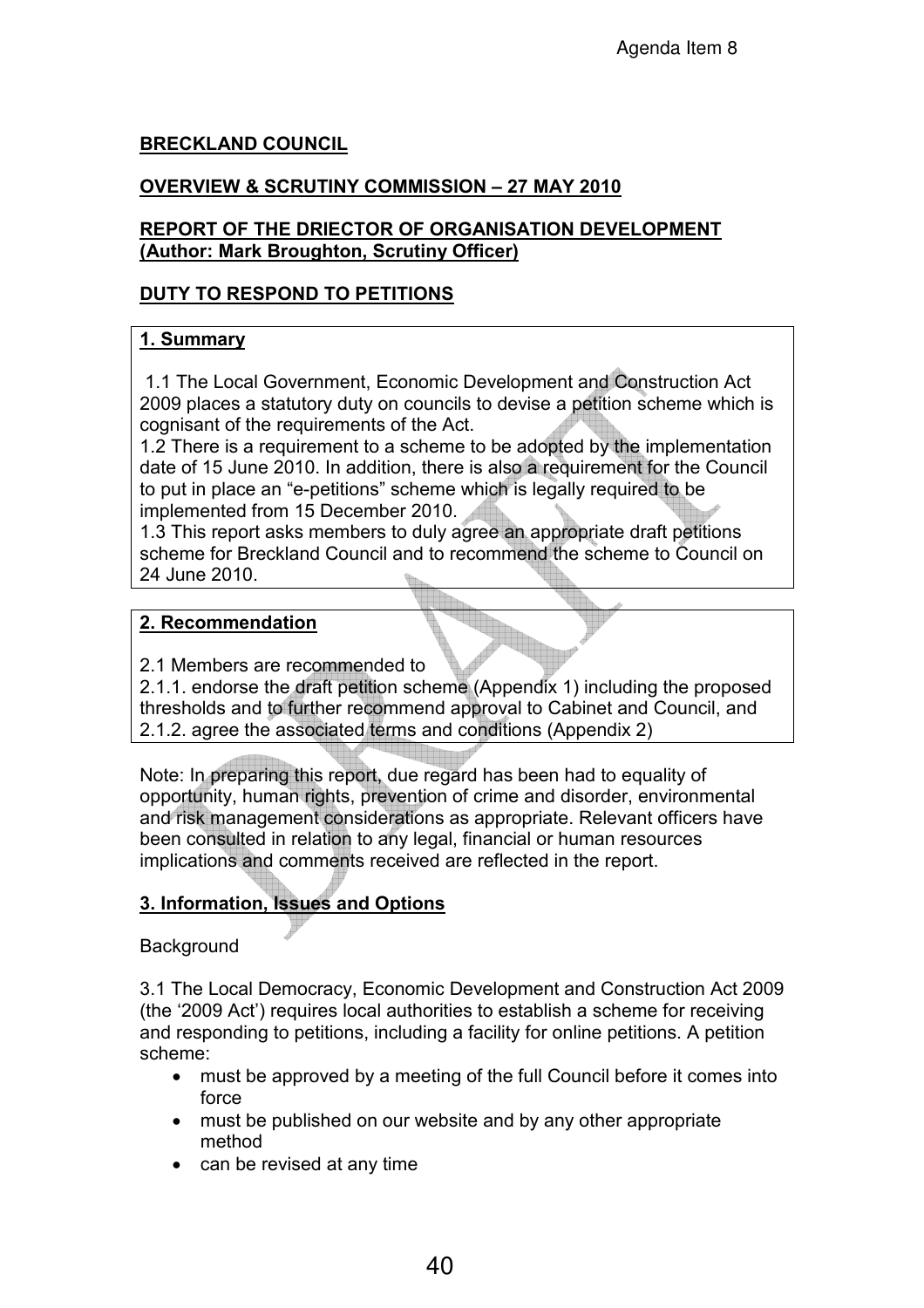3.2 Recently published statutory guidance issued by the Department of Communities and Local Government sets out the detail of what is required in a petition scheme and offers a 'model' scheme for authorities to adapt to their own circumstances. The guidance also sets a new definition of a petition for the purposes of a scheme as "anything which identifies itself as a petition, or which a reasonable person would regard as a petition."

3.3 The Council will also have to respond to petitions which relate to an improvement in the economic, social or environmental well-being of Breckland. This may mean acting as an advocate for the local community, working with partners to resolve the issue, lobbying a partner organisation on behalf of the community or instigating a scrutiny review of the issue.

3.4 Breckland Council – through the Chairman of the Overview & Scrutiny Commission in February 2010 – submitted a consultation response to the draft statutory guidance on the duty to respond to petitions.

3.5 On 30 March 2010, the Government announced that the duty to publish a petition scheme will be brought into force on 15 June 2010. However, the Government has accepted that more time is needed to prepare for the epetitions element of the duty so these requirements will come into force on 15 December 2010.

#### **Issues**

3.6 There are four major issues which are left for local determination and on which members are asked to decide. These can be summarised as follows:

- There needs to be a specified minimum number of signatures for the petition scheme to apply. It is suggested that this is set at 20 signatures to represent a reasonable de minimis threshold.
- There needs be set a threshold for the number of signatures on a petition that would trigger a debate at a meeting of full Council. It is recommended that this threshold be set at 1500 signatures, representing approximately 1% of the district population.
- A threshold also needs to be set for the number of signatures that would require a senior officer of the council attending a meeting of an Overview and Scrutiny Panel to give evidence. A threshold of 750 signatures is suggested for this requirement, representing 0.5% of the district's population.
- There also needs to be determined which senior officers will be liable to be called to account in this way and include their names and job titles in the petition scheme. It is suggested that these should be the Chief Executive and Directors.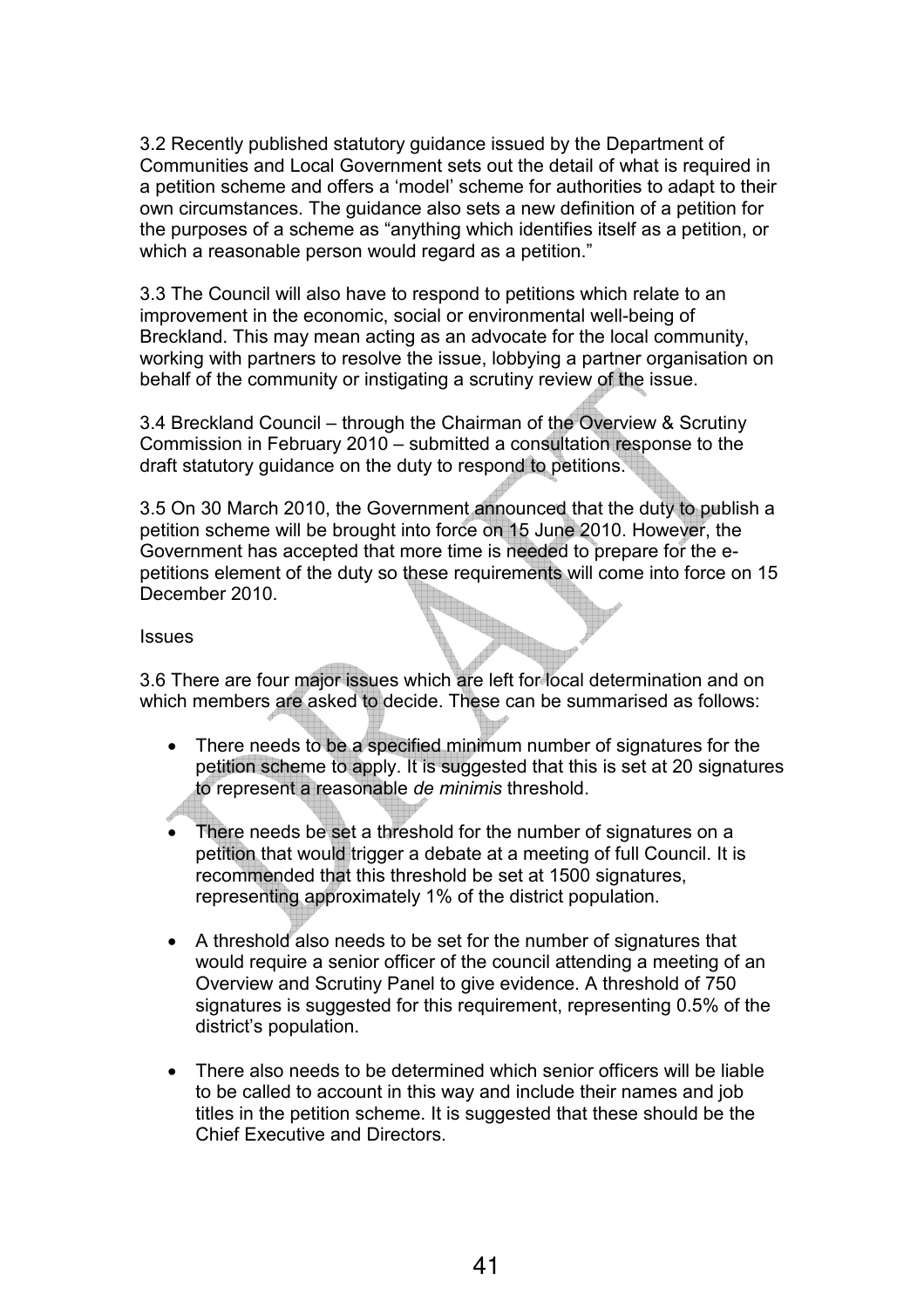3.7 Breckland's draft Petition Scheme is attached at Appendix 1. This meets the requirements of the Act and of the accompanying statutory guidance. Allied to the scheme are the terms and conditions, which include certain exemptions, based upon statutory guidance and shown at Appendix 2.

### **Options**

- 3.8.1 To endorse the Breckland Petitions Scheme
- 3.8.2 To not endorse the Breckland Petitions Scheme

### Reasons for Recommendations

3.9 The provisions of the Act regularise the way that petitions are dealt with on a formal legal footing. This, along with the guidance, offers a framework for ensuring corporate consistency across the council including a facility for dealing with online petitions. The Breckland Petitions Scheme complies with the requirements of the Act and guidance and has been adapted from the model scheme.

### 4. Risk and Financial Implications

4.1 The duty to respond to petitions may potentially result in increased interest from the public and the media given that the petitioning process is in the public domain.

4.2 The cost of implementing such a petition scheme has been recognised by the government and it is understood that additional funding will be made available.

### 5. Legal Implications

5.1 The Council is obligated by statute to adopt and publish its own petition scheme.

## 6. Other Implications

6.1 Equalities, S17 Crime and Disorder Act, S40 Natural Environment & Rural Communities Act 2006, Human Rights, Other: None

### 7. Alignment to Council Priorities

7.1 The matters raised in this report falls within the following Council priorities:

- Building Safer and stronger Communities
- Your Council, Your Services

### 8. Ward/Community Affected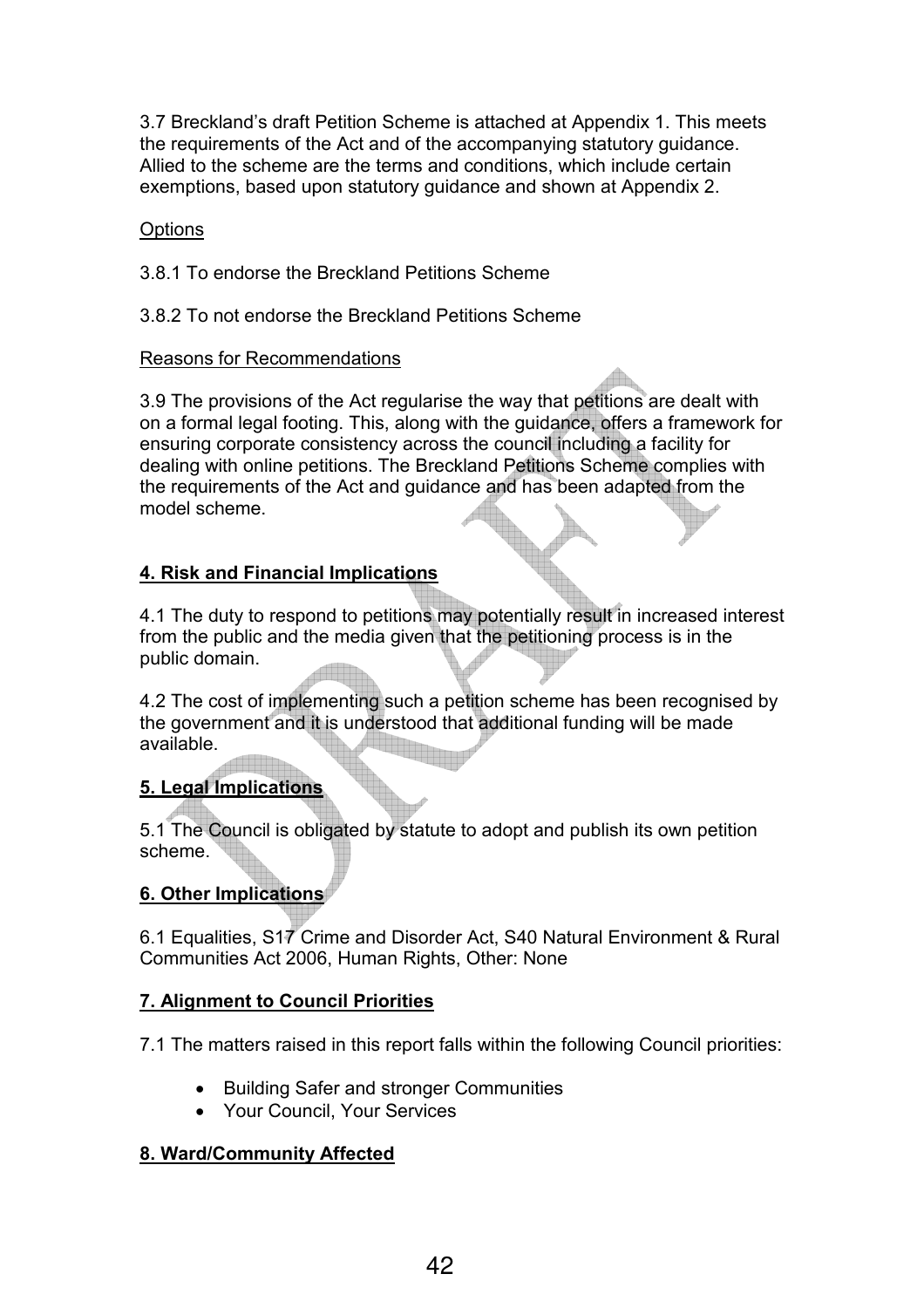8.1 All

Background Papers: Statutory Guidance from DCLG: Duty to Respond to Petitions Response by Breckland Council to Consultation on draft statutory guidance on the duty to respond to petitions

Lead Contact Officer: Name/Post: Mark Broughton, Scrutiny Officer Telephone: 01362 656 356 Email: mark.broughton@breckland.gov.uk

Appendices attached to this report: Appendix 1 – Breckland Council Draft Petition Scheme Appendix 2 – Draft terms and conditions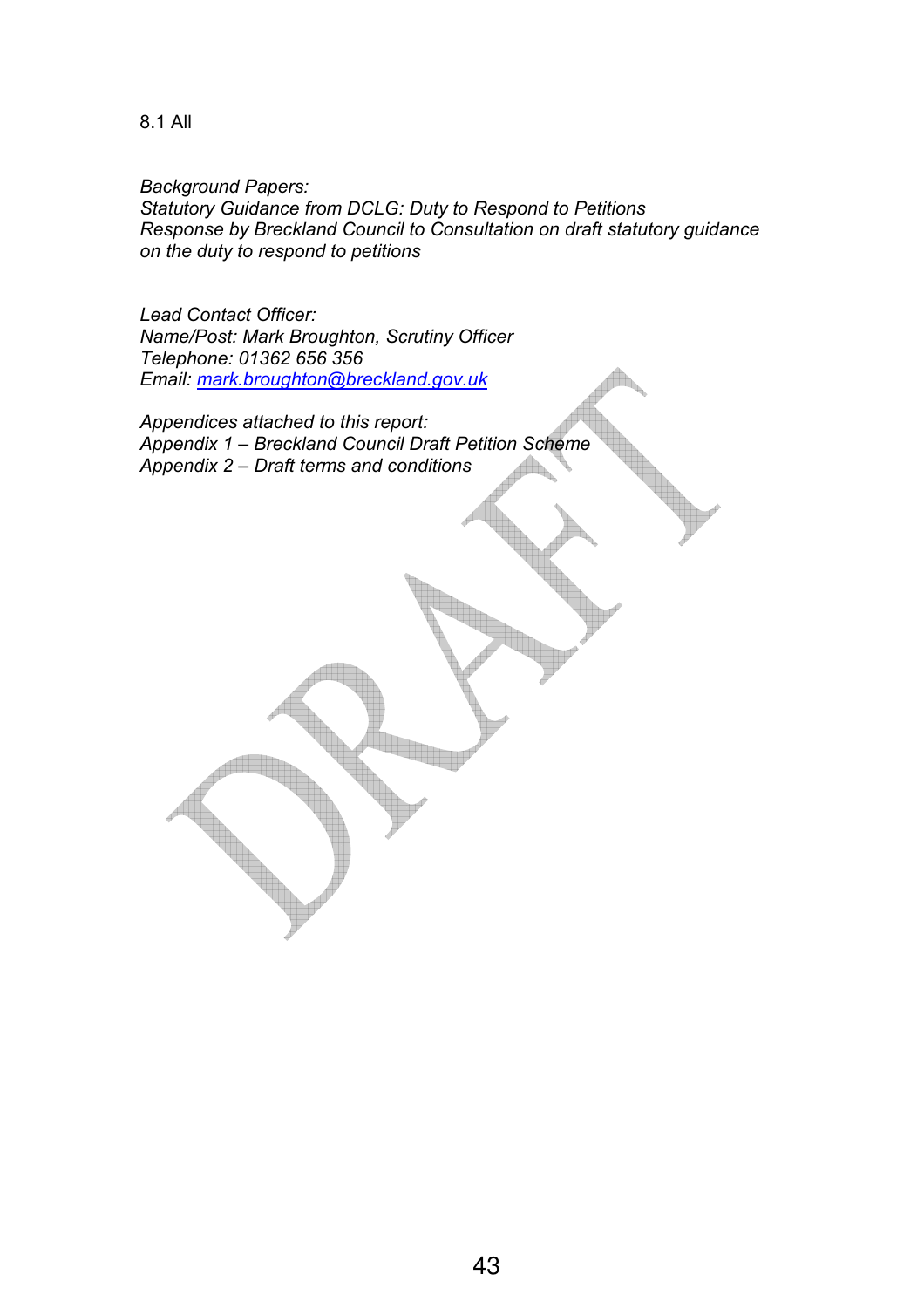# Breckland Council Petitions Scheme

### **Petitions**

The council welcomes petitions and recognises that petitions are one way in which people can let us know their concerns. All petitions sent or presented to the council will receive an acknowledgement from the council within 10 working days of receipt. This acknowledgement will set out what we plan to do with the petition. We will treat something as a petition if it is identified as being a petition, or if it seems to us that it is intended to be a petition.

Paper petitions can be sent to:

### Breckland Council, Elizabeth House, Dereham, Norfolk NR19 1EE

Or be created, signed and submitted online by following this link

Petitions can also be presented to a meeting of the council. These meetings take place on a 6 weekly basis, dates and times can be found here [link]. If you would like to present your petition to the council, or would like your councillor or someone else to present it on your behalf, please contact a staff member in the Member Services Team on 01362 656 870 at least 10 working days before the meeting and they will talk you through the process. If your petition has received 1500 signatures or more it will also be scheduled for a council debate and if this is the case we will let you know whether this will happen at the same meeting or a later meeting of the council.

### What are the guidelines for submitting a petition?

Petitions submitted to the council must include:

• a clear and concise statement covering the subject of the petition. It should state what action the petitioners wish the council to take

• the name and address and signature of any person supporting the petition.

Petitions should be accompanied by contact details, including an address, for the petition organiser. This is the person we will contact to explain how we will respond to the petition. The contact details of the petition organiser will not be placed on the website. If the petition does not identify a petition organiser, we will contact signatories to the petition to agree who should act as the petition organiser.

Petitions which are considered to be vexatious, abusive or otherwise inappropriate will not be accepted. In the period immediately before an election or referendum we may need to deal with your petition differently – if this is the case we will explain the reasons and discuss the revised timescale which will apply. If a petition does not follow the guidelines set out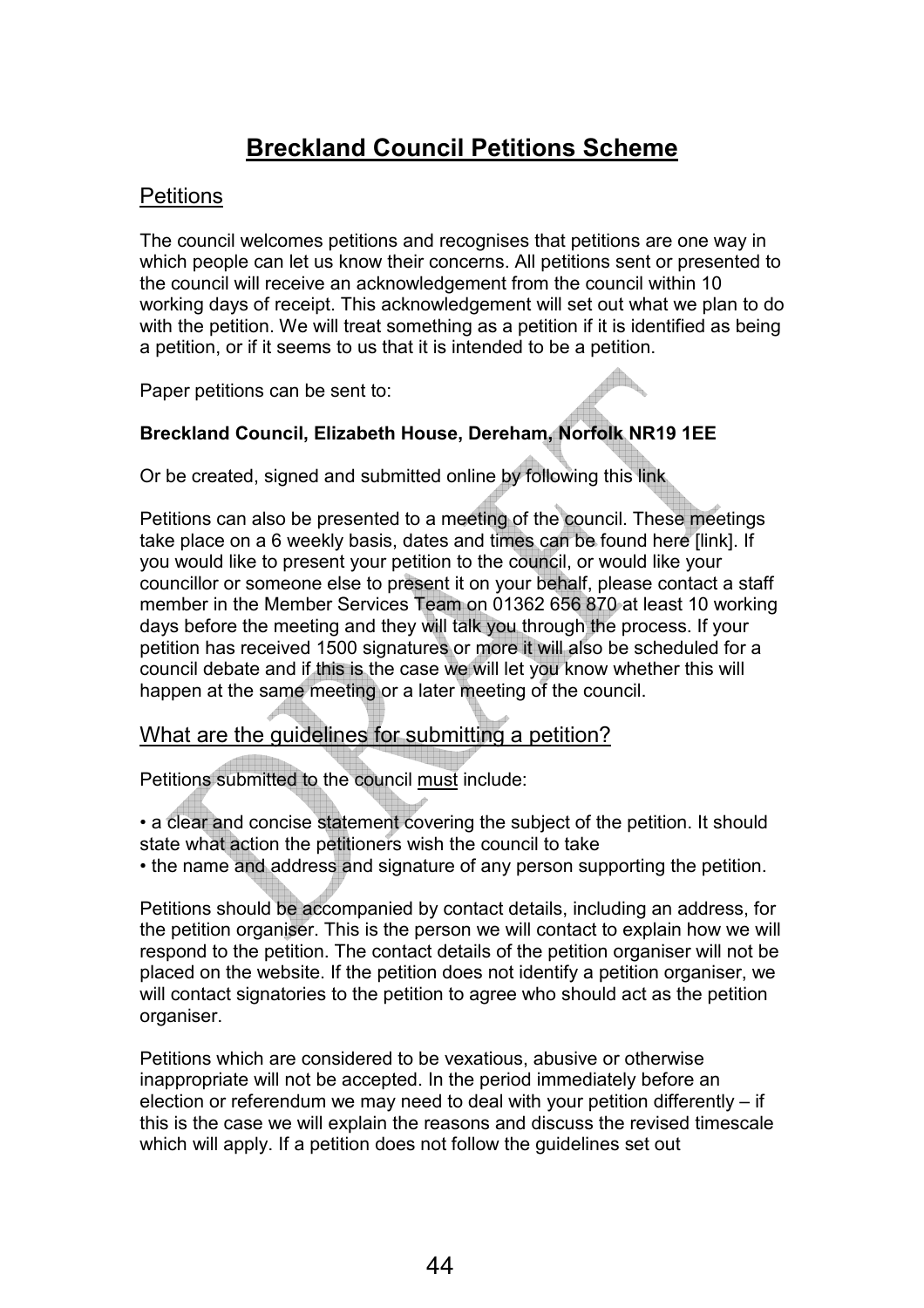above, the council may decide not to do anything further with it. In that case, we will write to you to explain the reasons.

### What will the council do when it receives my petition?

An acknowledgement will be sent to the petition organiser within 10 working days of receiving the petition. It will let them know what we plan to do with the petition and when they can expect to hear from us again. It will also be published on our website.

If we can do what your petition asks for, the acknowledgement may confirm that we have taken the action requested and the petition will be closed. If the petition has enough signatures to trigger a council debate, or a senior officer giving evidence, then the acknowledgment will confirm this and tell you when and where the meeting will take place. If the petition needs more investigation, we will tell you the steps we plan to take.

If the petition applies to a planning or licensing application, is a statutory petition (for example requesting a referendum on having an elected mayor), or on a matter where there is already an existing right of appeal, such as council tax banding and non-domestic rates, other procedures apply. Further information on all these procedures and how you can express your views is available here [insert links]

We will not take action on any petition which we consider to be vexatious, abusive or otherwise inappropriate and will explain the reasons for this in our acknowledgement of the petition.

To ensure that people know what we are doing in response to the petitions we receive the details of all the petitions submitted to us will be published on our website, except in cases where this would be inappropriate. Whenever possible we will also publish all correspondence relating to the petition (all personal details will be removed). When you sign an e-petition you can elect to receive this information by email. We will not send you anything which is not relevant to the e-petition you have signed, unless you choose to receive other emails from us. [link to account settings]

### How will the council respond to petitions?

Our response to a petition will depend on what a petition asks for and how many people have signed it, but may include one or more of the following:

- taking the action requested in the petition
- considering the petition at a council meeting
- holding an inquiry into the matter
- undertaking research into the matter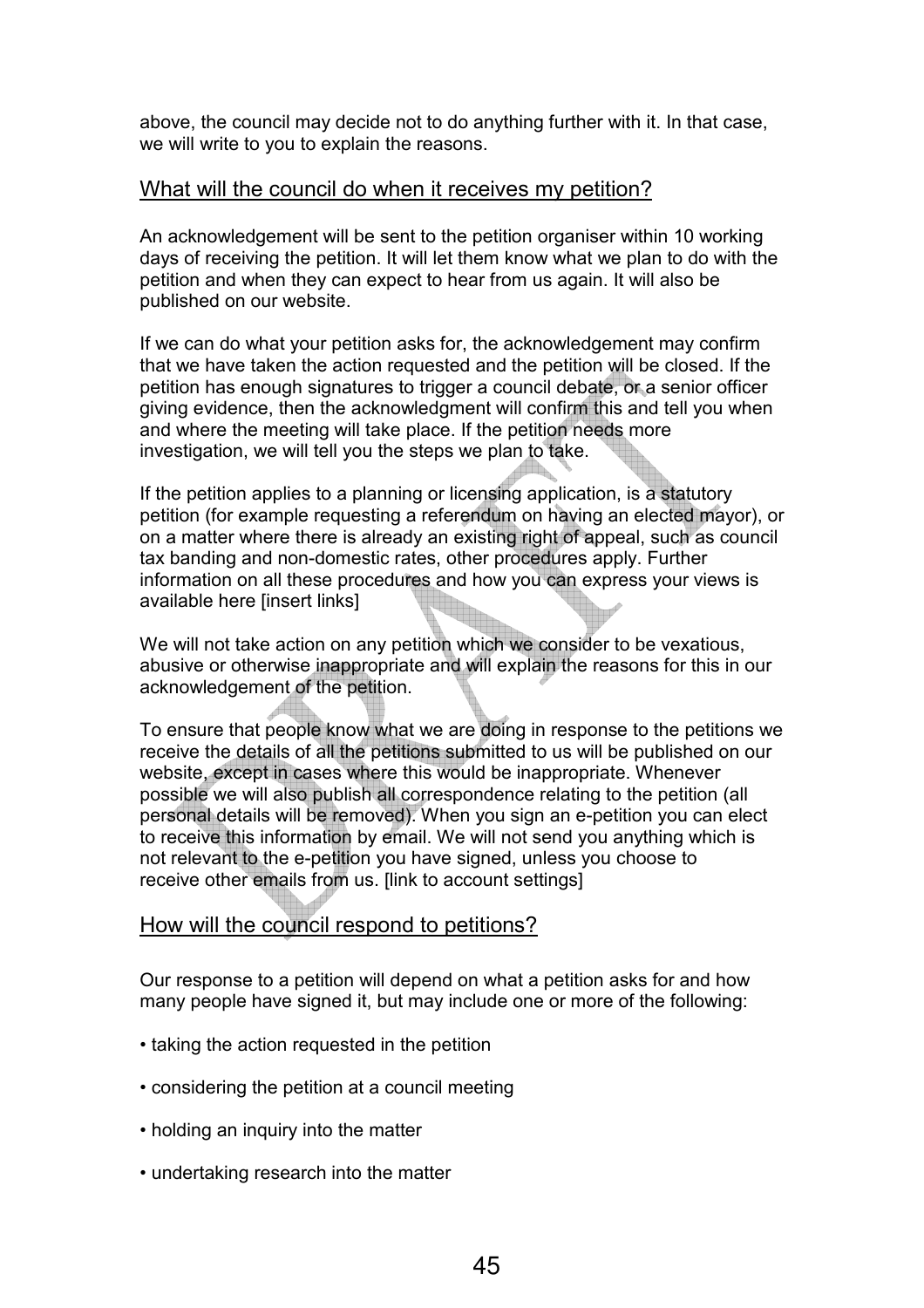- holding a public meeting
- holding a consultation
- holding a meeting with petitioners

• referring the petition for consideration by the council's Overview and Scrutiny Commission\*

• calling a referendum

• writing to the petition organiser setting out our views about the request in the petition

\*The Overview and Scrutiny Commission is a committee of councillors who are responsible for scrutinising the work of the council – in other words, the Commission has the power to hold the council's decision makers to account.

In addition to these steps, the council will consider all the specific actions it can potentially take on the issues highlighted in a petition.

If your petition is about something over which the council has no direct control (for example the local railway or hospital) we will consider making representations on behalf of the community to the relevant body. The council works with a large number of local partners [link to list of LAA partners] and where possible will work with these partners to respond to your petition. If we are not able to do this for any reason (for example if what the petition calls for conflicts with council policy), then we will set out the reasons for this to you. You can find more information on the services for which the council is responsible here [link].

If your petition is about something that a different council is responsible for we will give consideration to what the best method is for responding to it. This might consist of simply forwarding the petition to the other council, but could involve other steps. In any event we will always notify you of the action we have taken.

## Full council debates

If a petition contains at least 1,500 signatures it will be debated by the full council unless it is a petition asking for a senior council officer to give evidence at a public meeting. This means that the issue raised in the petition will be discussed at a meeting which all councillors can attend. The council will endeavour to consider the petition at its next meeting, although on some occasions this may not be possible and consideration will then take place at the following meeting. The petition organiser will be given five minutes to present the petition at the meeting and the petition will then be discussed by councillors for a maximum of 15 minutes. The council will decide how to respond to the petition at this meeting. They may decide to take the action the petition requests, not to take the action requested for reasons put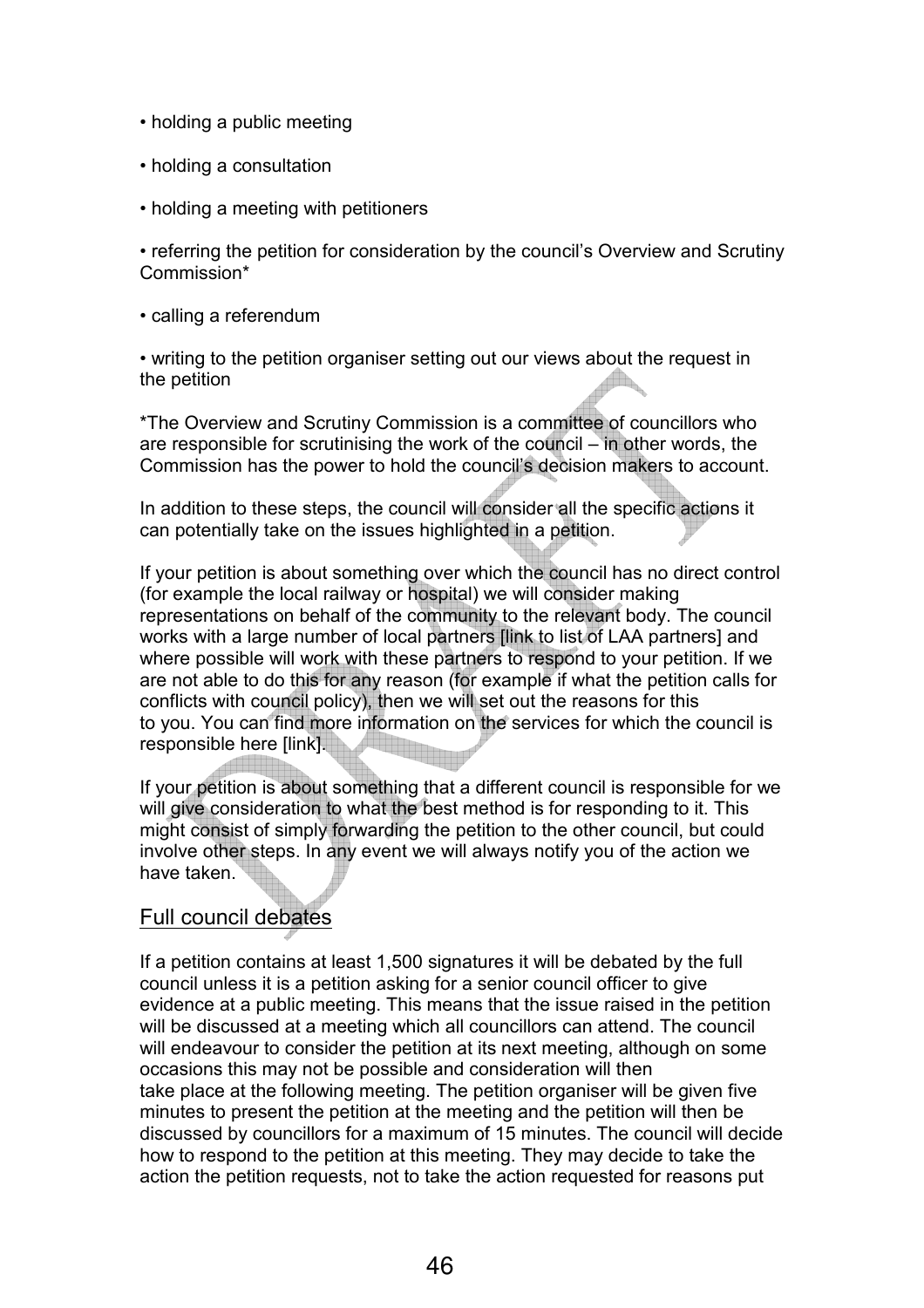forward in the debate, or to commission further investigation into the matter, for example by a relevant committee. Where the issue is one on which the council executive are required to make the final decision, the council will decide whether to make recommendations to inform that decision. The petition organiser will receive written confirmation of this decision. This confirmation will also be published on our website.

### Officer evidence

Your petition may ask for a senior council officer to give evidence at a public meeting about something for which the officer is responsible as part of their job. For example, your petition may ask a senior council officer to explain progress on an issue, or to explain the advice given to elected members to enable them to make a particular decision.

If your petition contains at least 750 signatures, the relevant senior officer will give evidence at a public meeting of the council's Overview and Scrutiny Commission. A list of the senior staff that can be called to give evidence can be found here [insert link]. You should be aware that the Commission may decide that it would be more appropriate for another officer to give evidence instead of any officer named in the petition – for instance if the named officer has changed jobs. The committee may also decide to call the relevant councillor to attend the meeting. Commission members will ask the questions at this meeting, but you will be able to suggest questions to the chair of the committee by contacting [insert details] up to three working days before the meeting.

### E-petitions

The council welcomes e-petitions which are created and submitted through our website [link]. E-petitions must follow the same guidelines as paper petitions [link to guidelines].

The petition organiser will need to provide us with their name, postal address and email address. You will also need to decide how long you would like your petition to be open for signatures. Most petitions run for six months, but you can choose a shorter or longer timeframe, up to a maximum of 12 months.

When you create an e-petition, it may take five working days before it is published online. This is because we have to check that the content of your petition is suitable before it is made available for signature.

If we feel we cannot publish your petition for some reason, we will contact you within this time to explain. You will be able to change and resubmit your petition if you wish. If you do not do this within 10 working days, a summary of the petition and the reason why it has not been accepted will be published under the 'rejected petitions' section of the website.

When an e-petition has closed for signature, it will automatically be submitted to [insertdetails]. In the same way as a paper petition, you will receive an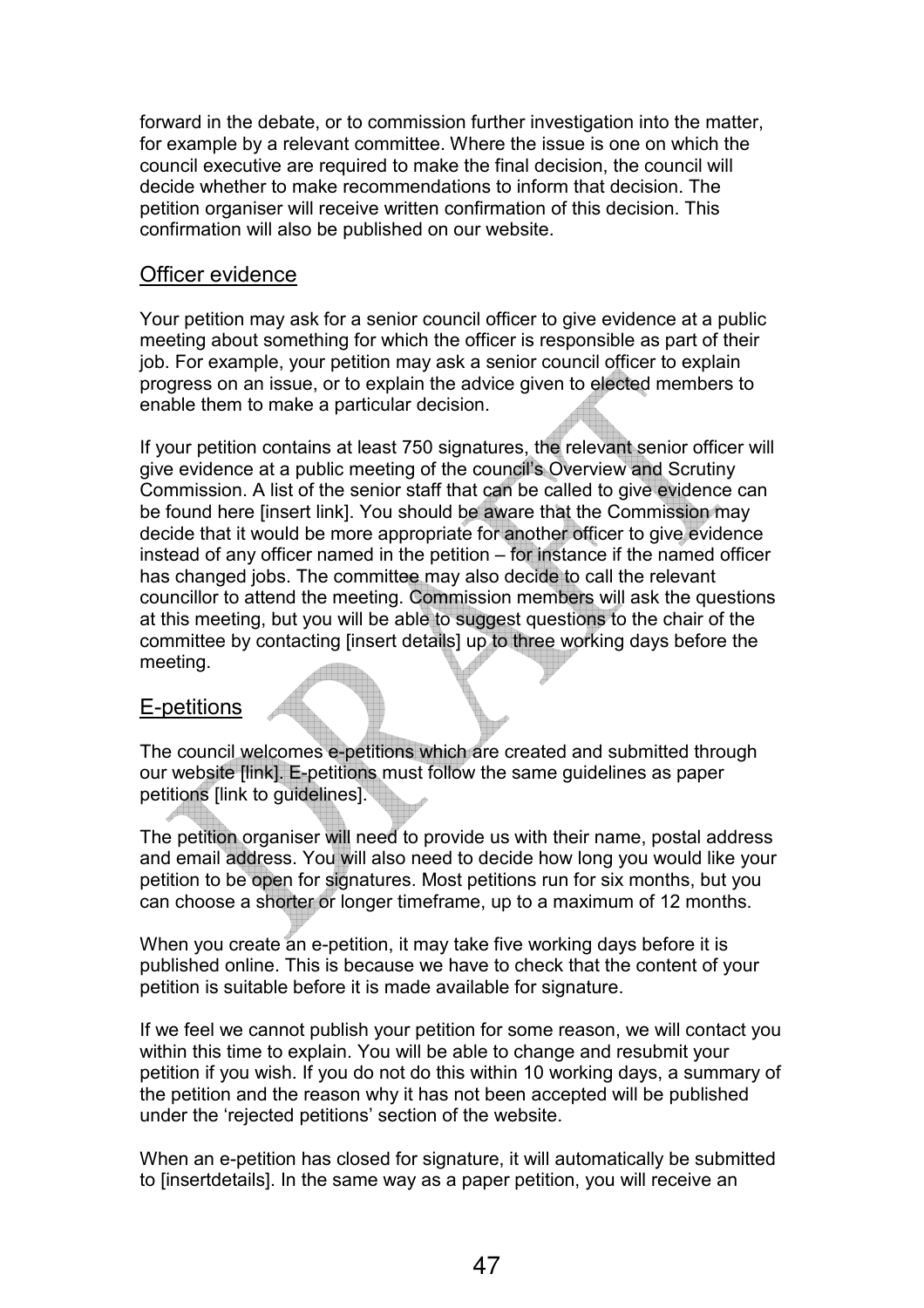acknowledgement within 10 working days. If you would like to present your epetition to a meeting of the council, please contact [insert details] within 10 working days of receipt of the acknowledgement.

A petition acknowledgement and response will be emailed to everyone who has signed the e-petition and elected to receive this information. The acknowledgment and response will also be published on this website.

#### How do I 'sign' an e-petition?

You can see all the e-petitions currently available for signature here [insert link].

When you sign an e-petition you will be asked to provide your name, your postcode and a valid email address. When you have submitted this information you will be sent an email to the email address you have provided. This email will include a link which you must click on in order to confirm the email address is valid. Once this step is complete your 'signature' will be added to the petition. People visiting the e-petition will be able to see your name in the list of those who have signed it but your contact details will not be visible.

### What can I do if I feel my petition has not been dealt with properly?

If you feel that we have not dealt with your petition properly, the petition organiser has the right to request that the council's Overview and Scrutiny Commission review the steps that the council has taken in response to your petition. It is helpful to everyone, and can improve the prospects for a review if the petition organiser gives a short explanation of the reasons why the council's response is not considered to be adequate.

The Commission will endeavour to consider your request at its next meeting, although on some occasions this may not be possible and consideration will take place at the following meeting. Should the committee determine we have not dealt with your petition adequately, it may use any of its powers to deal with the matter. These powers include instigating an investigation, making recommendations to the council executive and arranging for the matter to be considered at a meeting of the full council.

Once the appeal has been considered the petition organiser will be informed of the results within 5 working days. The results of the review will also be published on our website.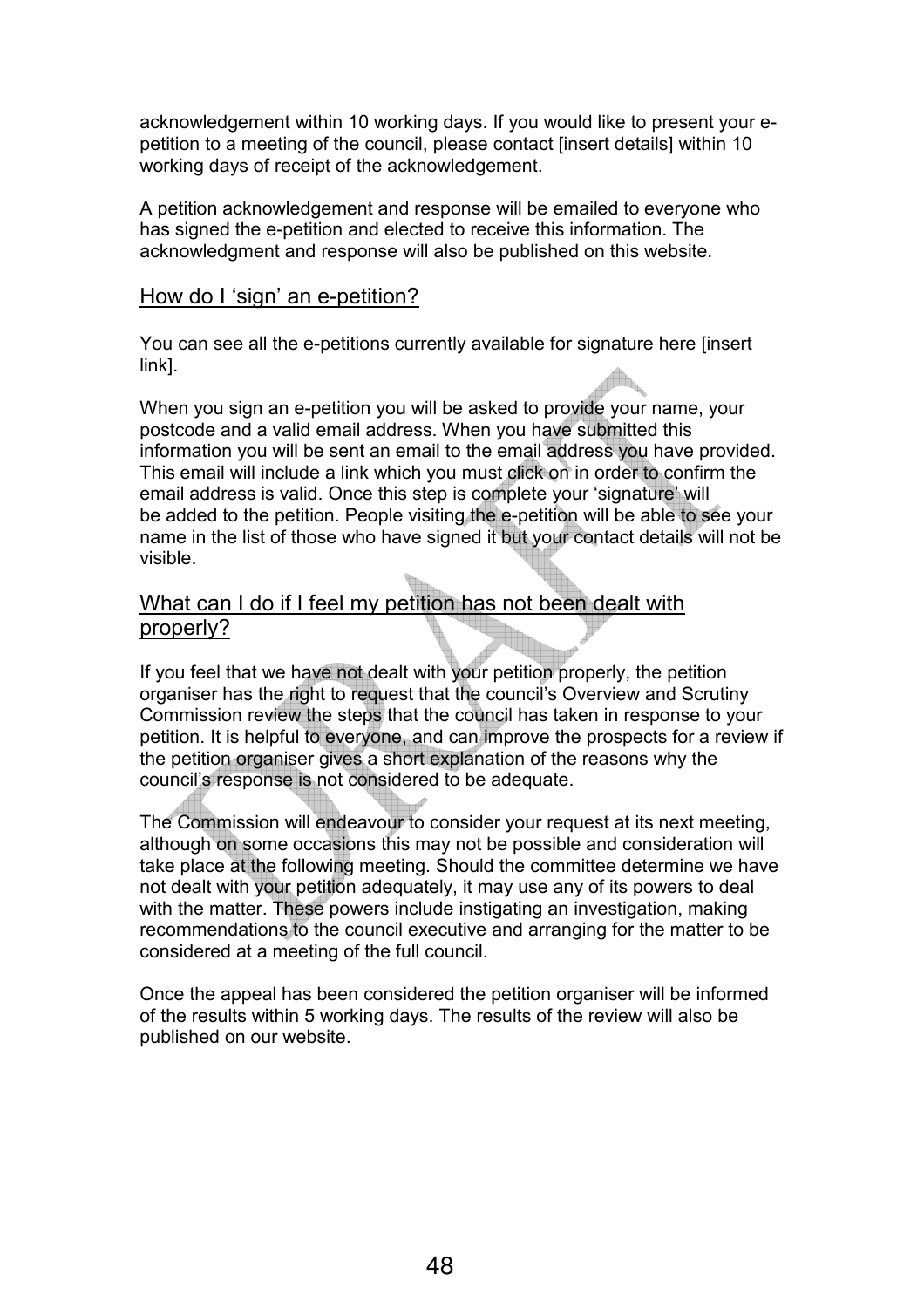### Breckland Petitions Scheme – Terms and Conditions

Petitioners may freely disagree with the Council or call for changes of policy. We will not attempt to exclude critical views and decisions to accept or reject will not be made on a party political basis.

However, to protect this service from abuse, petitions should meet the following basic criteria:

- A title or subject of the petition
- A short statement saying what the petition is about and stating the action you wish the council to take
- It must have a minimum of 20 (twenty) signatures of people who live, work or study in the Breckland district, otherwise the Council reserves the right not to respond to it in accordance with our petition scheme
- To trigger a debate at Council your petition must contain at least 1500 signatures
- If you want a senior council officer to answer questions about matters raised in your petition at a meeting of the Council's Overview & Scrutiny Commission then it must contain at least 750 signatures and give grounds for the request
- The name of the person submitting the petition (known as the petition organiser)
- The contact address of the petition organiser (which will be used by us for any communications over the petition)
- It must have a name and address for any person signing the petition
- An e-petition must use the Council's online petition tool and each signatory must supply an e-mail address in addition to a postal address
	- The start and end dates for collecting signatures to the petition must also be specified in advance for e-petitions.

### We will not deal with petitions that:

- Include a matter which in our view is vexatious, abusive, is the subject of ongoing legal action or contains otherwise inappropriate comments i.e. profanity or other insults
- Do not comply with data protection, libel, equalities and antidiscrimination legislation
- Concern employment matters for Breckland staff

#### We reserve the right not to take action on:

- Party political material
- Information which may be protected by an injunction or court order
- Material which is potentially confidential, commercially sensitive or which may cause personal distress or loss